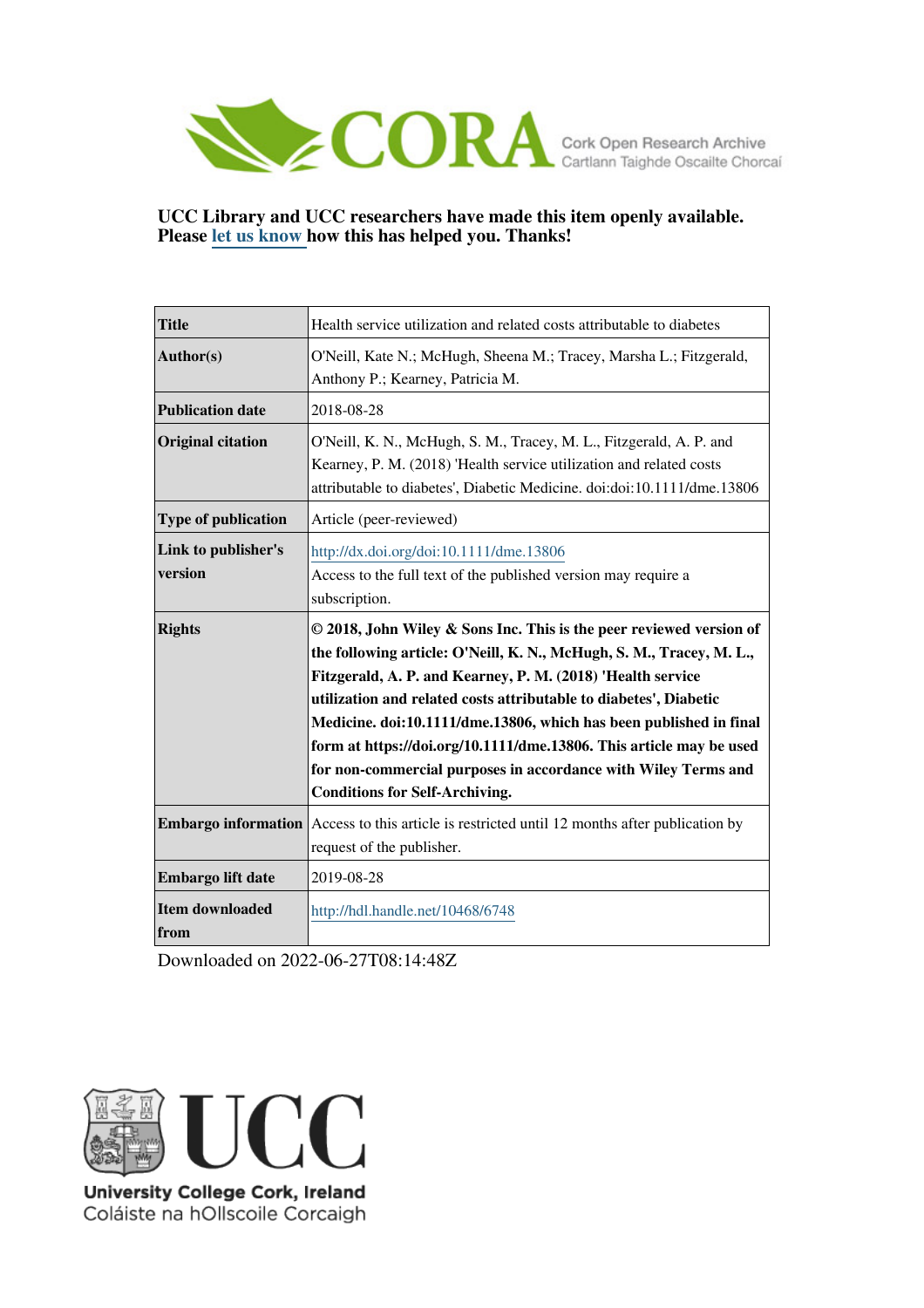Article type : Research Article

Title: Diabetic Medicine Created by: Maria Davie Accepted: 23.08.2018 Email proofs to: kate.oneill@ucc.ie Article no.: DM E -2019 -00199 Article type: Research Article

Short title/*Authors running head*: Estimation of diabetes-related health service costs • K. N. O'Neill et al.

# **Research: Health Economics**

# **Health service utili zation and related costs attributable to diabetes**

K. N. O'Neill<sup>1</sup>, S. M. McHugh<sup>1</sup>, M. L. Tracey<sup>1</sup>, A. P. Fitzgerald<sup>1,2</sup> and P. M. Kearney 1

<sup>1</sup>School of Public Health and <sup>2</sup>Department of Statistics, University College Cork, Cork, Ireland

Correspondence to: Kate N. O'Neill. E-mail: kate.oneill@ucc.ie

This article has been accepted for publication and undergone full peer review but has not been through the copyediting, typesetting, pagination and proofreading process, which may lead to differences between this version and the Version of Record. Please cite this article as doi: 10.1111/dme.13806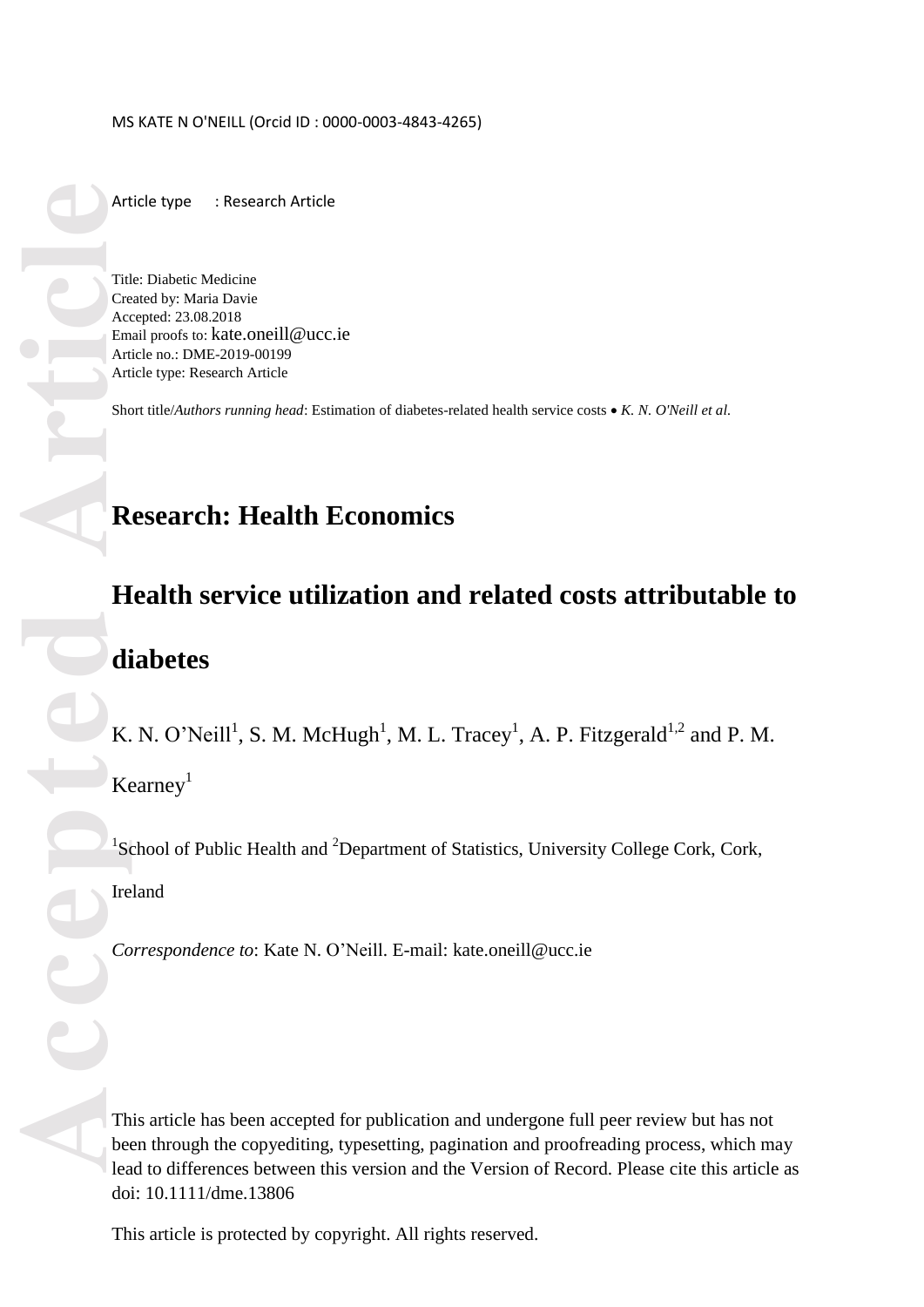### **What's new ?**

- Addressing many of the limitations of previous studies, our paper is one of the first European studies to quantify the excess health service use and costs independently attributable to diabetes.
- After accounting for important determinants of health service use, diabetes was associated with substantial additional health service use and costs across the health system. Hospital admissions account for two -thirds of the cost burden.
- We provide informative estimates for policy-makers, identifying the costs that can be directly targeted by diabetes prevention and management interventions and by highlighting areas for potential cost savings in the context of finite healthcare resources.

## **Abstract**

**Aims** To estimate the health service use and direct healthcare costs attributable to diabetes using best available data and methods.

**Methods** A nationally representative sample of adults aged ≥50 years was analysed (*n*=8107). Health service use in the previous 12 months included the number of general practitioner visits, outpatient department visits, hospital admissions, and accident and emergency department attendances. Multivariable negative binomial regression was used to estimate the associations between diabetes and frequency of visits. Average marginal effects were applied to unit costs for each health service and extrapolated to the total population, calculating the incremental costs associated with diabetes.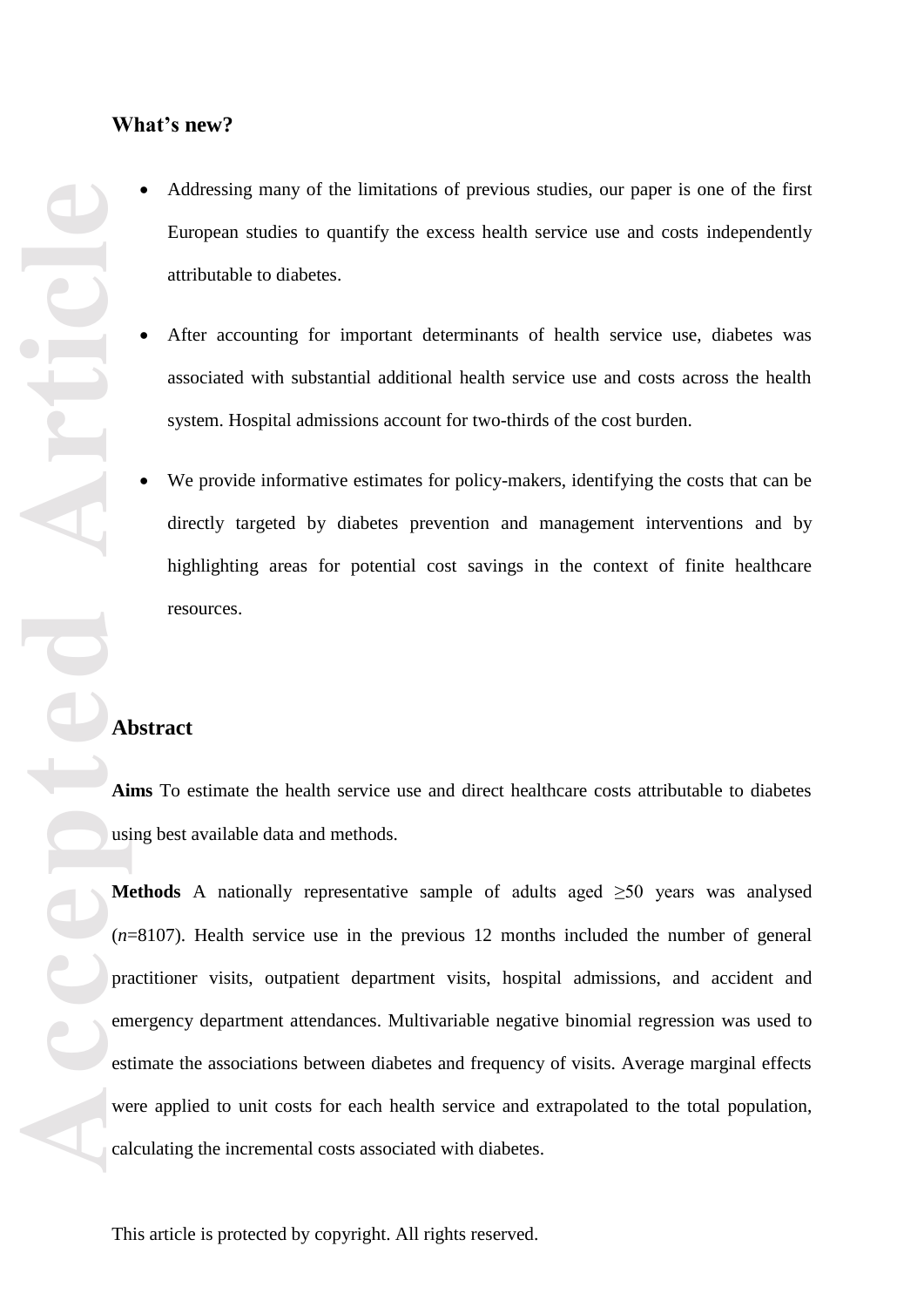**Results** The prevalence of diabetes was 8.0% (95% CI 7.4, 8.6). In fully adjusted models, diabetes was associated with additional health service use. Compared to those without diabetes, people with diabetes have , on average , 1 .49 (95% CI 1 .10 , 1 .88) additional general practitioner visits annually. Diabetes was associated with an 87% increase in outpatient visits, a 52% increase in hospital admissions and a 33% increase in accident and emergency department attendances ( *P*<0 .001). The incremental cost of this additional service use, nationally, is an estimated €88,894,421 annually, with hospital admissions accounting for 67% of these costs.

**Conclusion** Using robust methods, we identified substantially increased service use attributable to diabetes across the health system. Our findings highlight the urgent need to invest in the prevention and management of diabetes.

#### **Introduction**

dia<br>
pra<br>
a de<sub>l</sub><br>
a del<br>
mat<br>
67<br>
co att inv<br>
for<br>
att inv<br>
ex<br>
dia<br>
co:<br>
twv<br>
ex<br>
[4]<br>
ne<br>
for The number of people with diabetes has increased fourfold in the past 35 years and it is now the seventh leading cause of years lived with disability worldwide [1,2]. The impact of diabetes on health systems and national economies is of growing concern. In 2015, the global cost of diabetes was estimated to be US\$1.31 trillion, with direct medical costs accounting for two -thirds of the costs [3]. Increasing prevalence combined with rising per capita medical expenditure indicate that the burden of diabetes on health systems will continue to escalate [4]. An understanding of the health service use and related costs associated with diabetes is necessary to inform national policies and the allocation of scarce resources. It is also essential for identifying and evaluating methods of cost saving.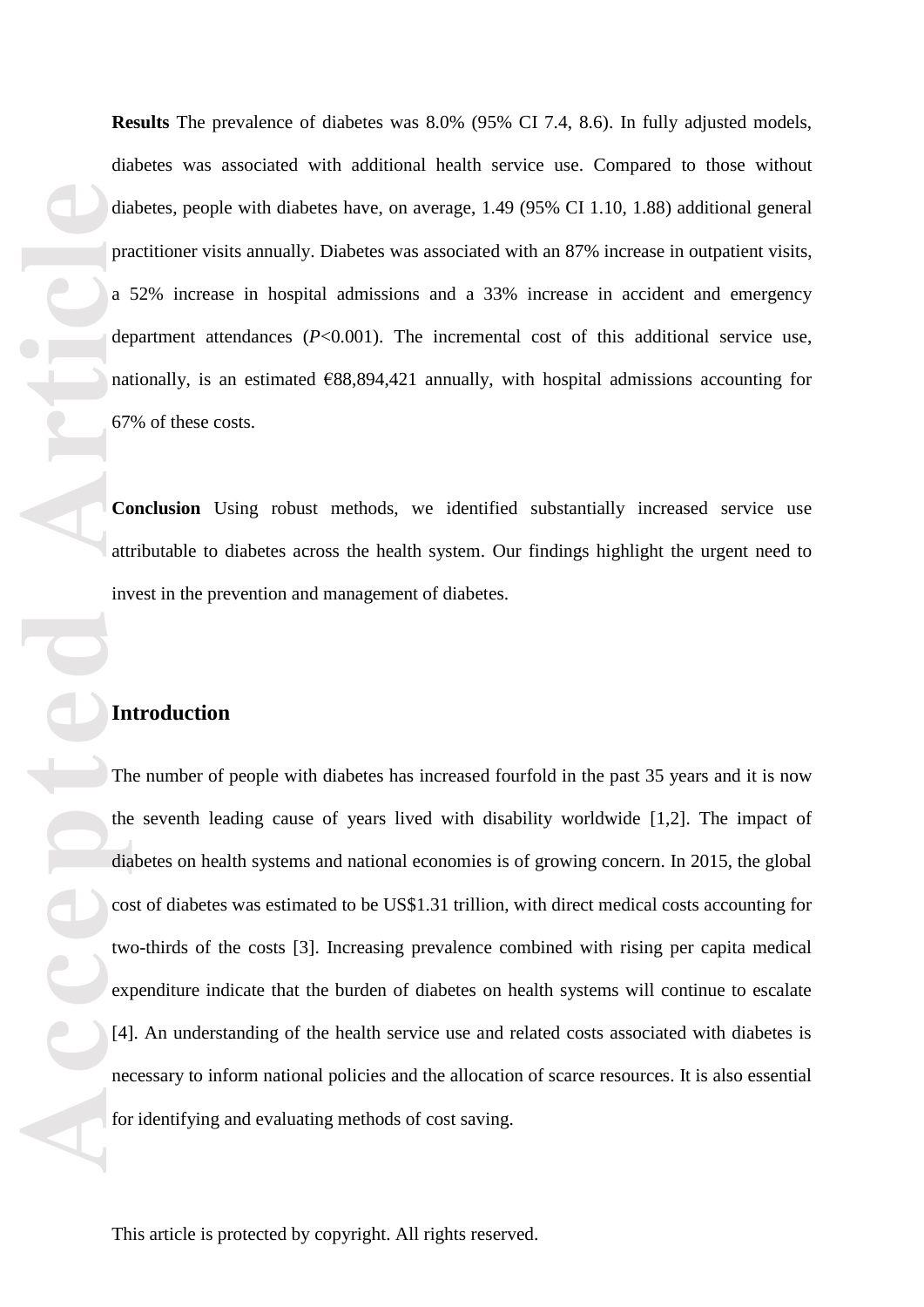me<br>
the<br>
app<br>
com<br>
(5)<br>
ide<br>
res<br>
de<br>
att<br>
dat<br>
ser<br>
do<br>
com<br>
be<br>
me<br>
Mic<br>
inte<br>
all<br>
ser<br>
inte<br>
inte<br>
inte<br>
inte<br>
inte<br>
inte<br>
inte<br>
inte<br>
inte<br>
inte<br>
inte<br>
inte<br>
inte<br>
inte<br>
inte<br>
inte<br>
inte<br>
inte<br>
inte<br>
inte<br>
inte<br>
inte<br> Worldwide, there is a lack of accurate, comprehensive and comparable estimates of the health service use and costs attributable to diabetes [ 3 ]. This is largely attributable to the variation in methodologies employed [ 5 ]. Furthermore, the approach used affects the policy relevance of the estimates. There are three main methodological approaches : the sum -all medical approach ; the disease -attributable approach ; and incremental cost analysis. The most common method applied for estimating the cost of diabetes is the sum -all medical approach [5]. This method fails to identify service use attributable to diabetes and, thus, does not identify costs that can be avoided by diabetes prevention or management interventions. As a result, the sum -all medical approach does not provide meaningful estimates to inform policy decisions. Another common method used is the disease -attributable approach, whereby attributable fractions for conditions associated with diabetes are applied to health service use data to identify the proportion attributable to diabetes [ 5 ]. This method underestimates service use and the costs associated with diabetes because of its inability to capture use that does not appear directly attributable to diabetes [5,6 ]. For instance, mental health comorbidities in people with diabetes increase health service utili zation [ 7 ]; however, because of its reliance on established quantifiable causal associations, disease -attributable methodology will not capture such excess service use.

More recent studies adopt an incremental costing approach. This method identifies the incremental health service use and costs for people with diabetes compared to those without, therefore capturing all costs associated with diabetes. The incremental costing approach also allows consideration of other factors known to influence health service use , including age, sex, ethnicity, education, socio-economic status, health status and lifestyle factors [8]. Thus, it is possible to estimate health service use that is independently associated with diabetes [6,9]. To provide more precise estimates of the global cost of diabetes, there is an urgent need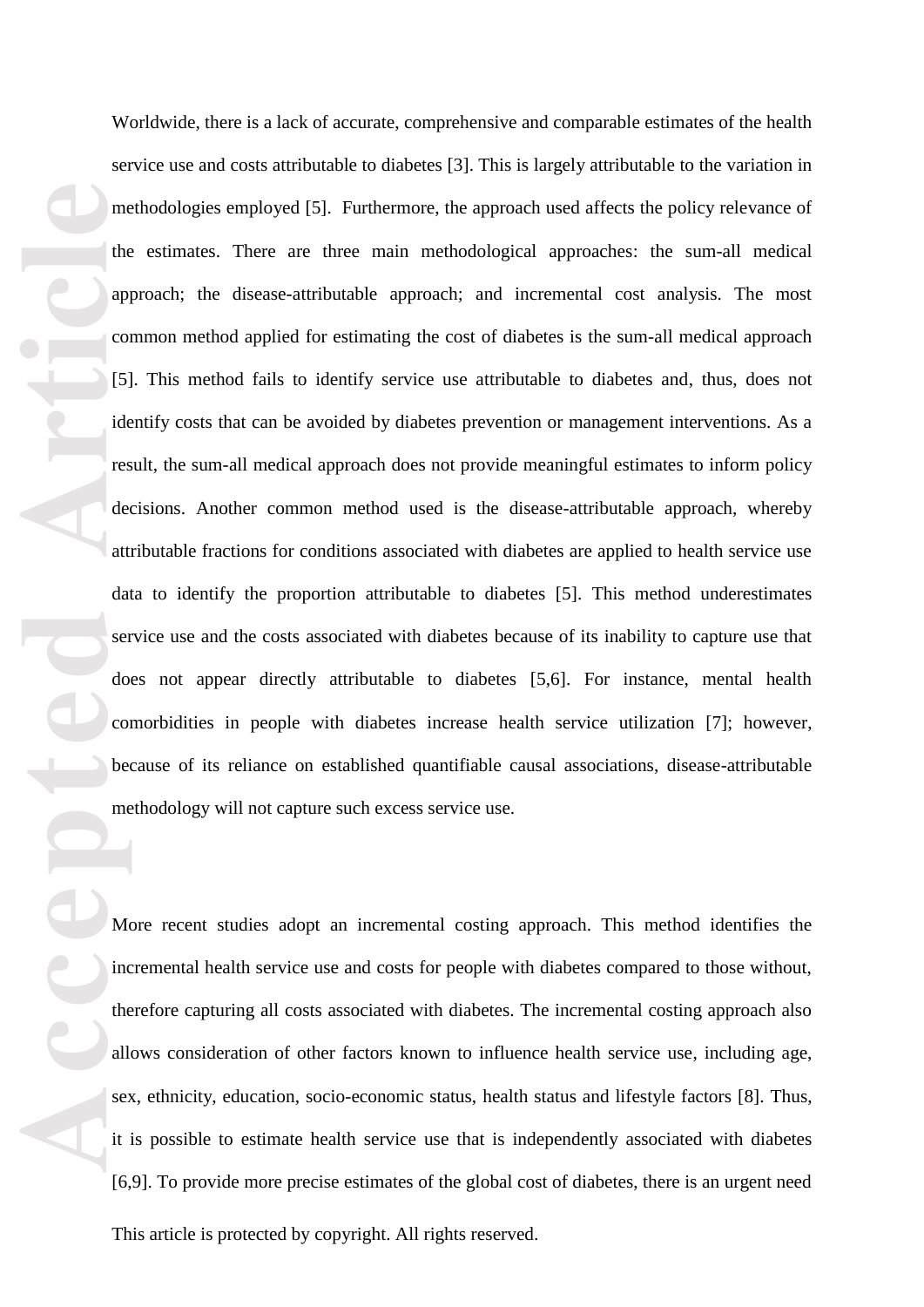for valid and reliable country -level data [ 3 ]. The aim of the present study was to provide robust estimates of health service use and direct healthcare costs attributable to diabetes from a societal perspective by applying an incremental cost approach , with appropriate adjustment , using a nationally representative sample of a community-dwelling adults, aged  $\geq 50$  years, with and without diabetes.

#### **Methods**

#### **Study design**

A cross -sectional analysis of data from the first wave of The Irish Longitudinal Study of Ageing (TILDA) was conducted. TILDA is a nationally representative prospective cohort study of community-dwelling adults aged  $\geq 50$  years in the Republic of Ireland [10]. The sampling frame used for TILDA was the Irish Geodirectory, a comprehensive and up-to-date list of all residential addresses in Ireland. A multistage probability sampling design was used, with each residential address in the country having an equal probability of selection [10]. Eligible addresses were defined as any household with a person aged  $\geq 50$  years. All household residents aged  $\geq 50$  years were eligible to participate in the study. The estimated number of eligible households was 10 129. Of these, 6282 households participated (response rate 62%) and 8175 individuals were recruited. Ethical approval was obtained from the Trinity College Dublin Research Ethics Committee.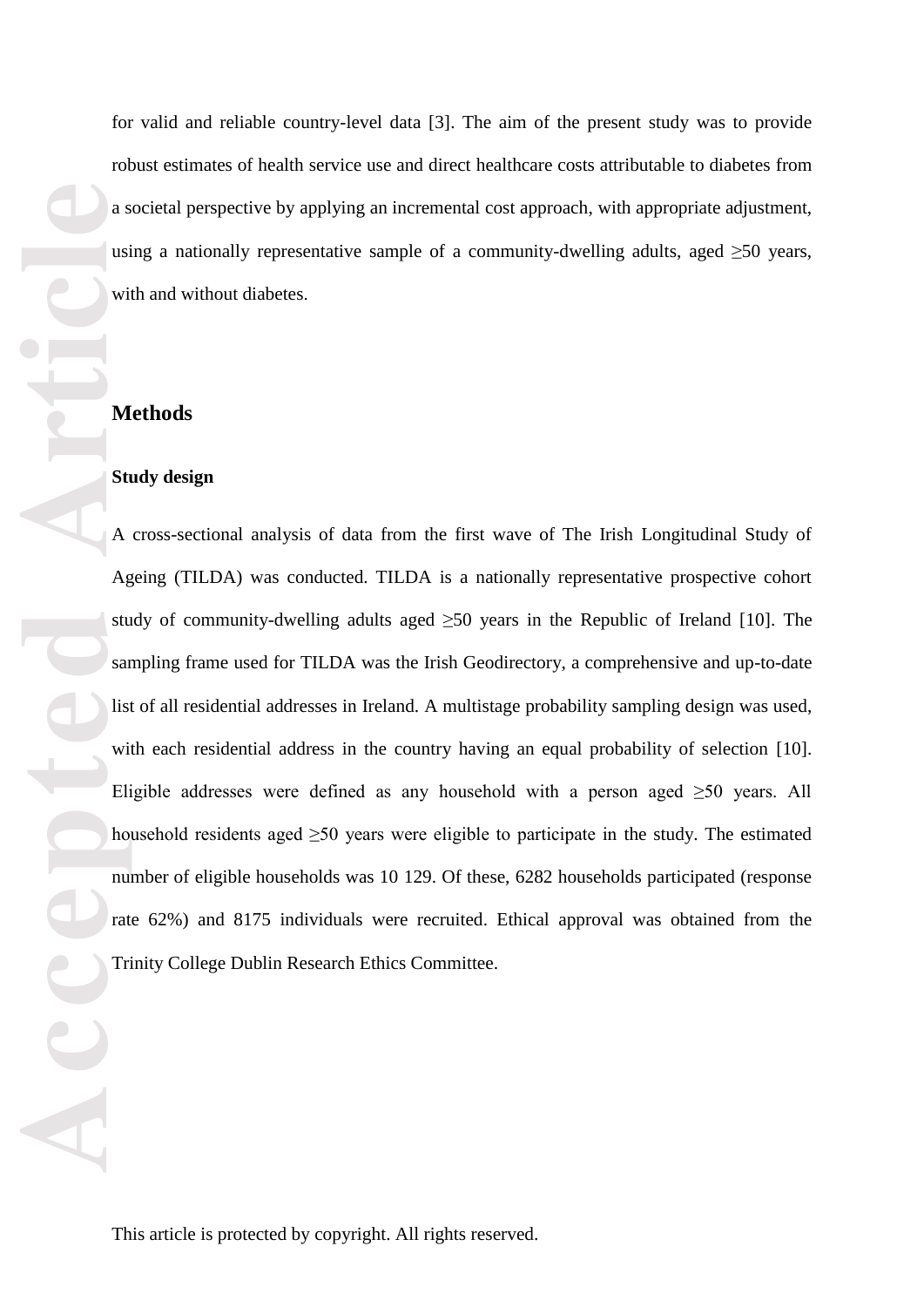Data collection occurred between October 2009 and November 2011. Participants were visited in their home by trained interviewers , who used computer -assisted personal interviewing. This included detailed questions about soci odemographics, physical and mental health, self-reported doctor -diagnosis of chronic conditions and health service use.

#### **Variable definition**

**Acceptable**<br>
Vision interviews interviews of the contract of the contract of the contract of the contract of the contract of the contract of the contract of the contract of the contract of the contract of the contract of The outcome of interest was self-reported health service use. Participants were asked about the frequency of visits to general practitioner (GP) services, outpatient department visits, hospital admissions and accident and emergency department (A&E) attendances in the past 12 months. They were also asked whether they had attended any of the following ancillary state services in the 12 months preceding the survey: dietitian; chiropody; optician; public health or community nurse ; or psychology/counselling services. Individuals were classified as having diabetes if they self-reported a previous doctor diagnosis of diabetes . To distinguish between people with Type 1 and Type 2 diabetes, we defined those who were aged <50 years at diabetes diagnosis and reported injecting insulin, but who were not taking oral hypoglycaemic agents, as having Type 1 diabetes. All others were classified as having Type 2 diabetes. Participants who reported a doctor diagnosis of diabetes during the computer assisted personal interviewing were asked the question , 'Has a doctor ever told you that you have any of the following conditions related to your diabetes?' . The conditions listed were: leg ulcer; protein in urine; lack of feeling and tingling pain in legs and feet due to nerve damage ; damage to the back of the eye. Any participant who answered 'yes' to any of the above was considered to have a microvascular complication. Any participant who self reported a doctor diagnosis of heart attack (myocardial infarction), heart failure (congestive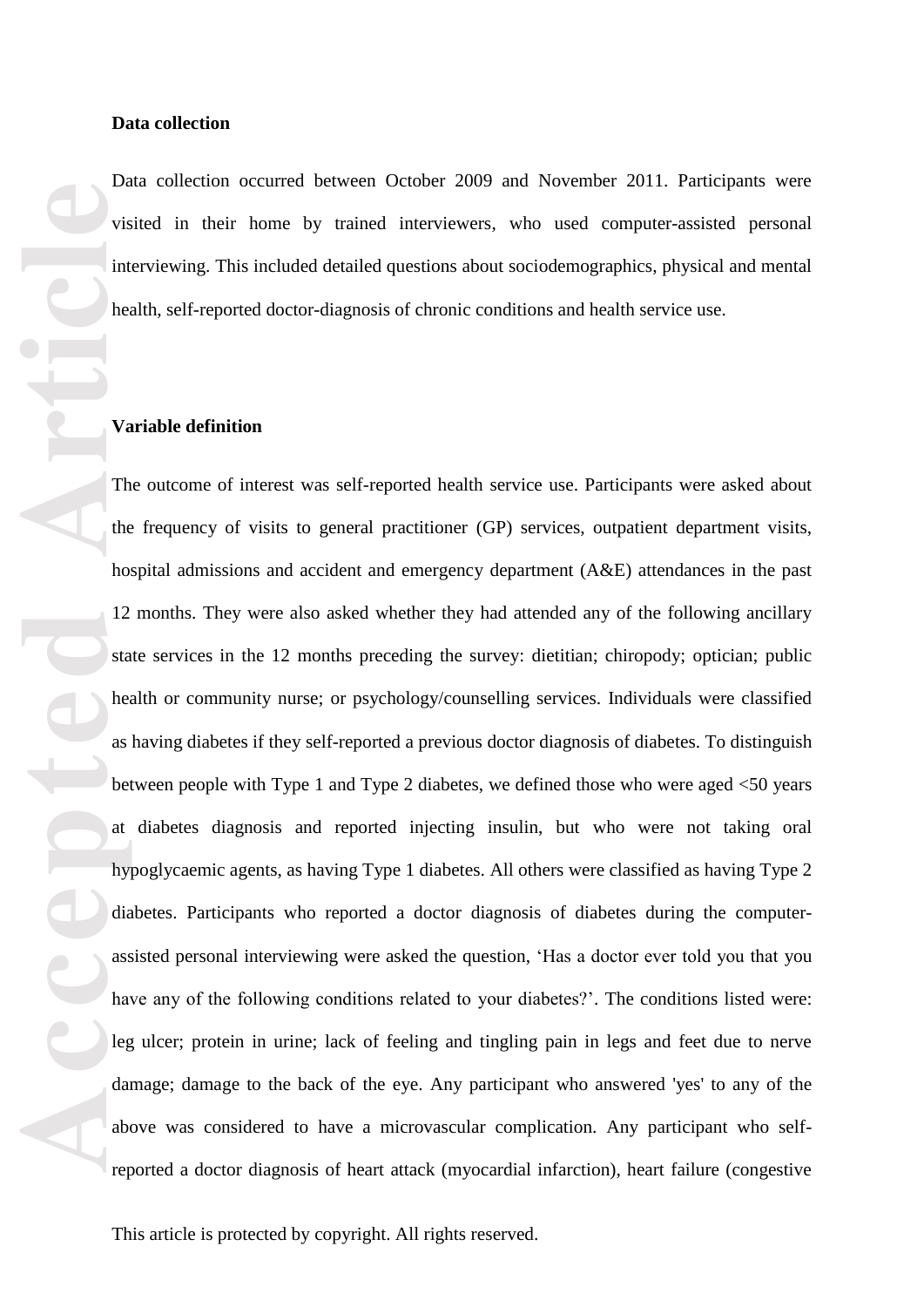cardiac failure), stroke (cerebrovascular accident) and mini stroke (transient ischaemic attack) was considered to have macrovascular complications. Other variables of interest included age (in years), gender, marital status (yes/no), education (primary, secondary, third level), location (urban/rural), healthcare cover (means tested public health insurance, private health insurance, both, neither), self-reported health status (excellent, very good, good, fair, poor) and other chronic conditions deemed not to be associated with diabetes. These conditions were lung disease, asthma, arthritis, osteoporosis, cancer, Parkinson's disease and peptic ulcer disease.

#### **Statistical analysis**

For a set of a set of a set of a set of a set of a set of a set of a set of a set of a set of a set of a set of a set of a set of a set of a set of a set of a set of a set of a set of a set of a set of a set of a set of a Health service utili zation was compared across populations with and without diabetes. The differences in the proportion of people attending each health service was analysed using Pearson's chi-squared test. An independent samples *t*-test was used to analyse the difference in the mean number of visits to each service. Logistic regression was used to model the association between diabetes and attendance at ancillary state services. Negative binomial regression models were used to analyse the association between diabetes and the frequency of health service use. Poisson, negative binomial, zero -inflated Poisson and zero -inflated negative binomial regression models were explored. Model selection was informed by Akaike Information Criterion and Bayesian Information Criterion statistics and by comparing predicted and observed probabilities, with negative binomial regression being selected as the most appropriate model (Appendix S 1) [11 ]. Average marginal effects were calculated, providing an estimate of the excess number of visits/admissions attributable to diabetes on average. The average marginal effects were computed using the post -estimation command,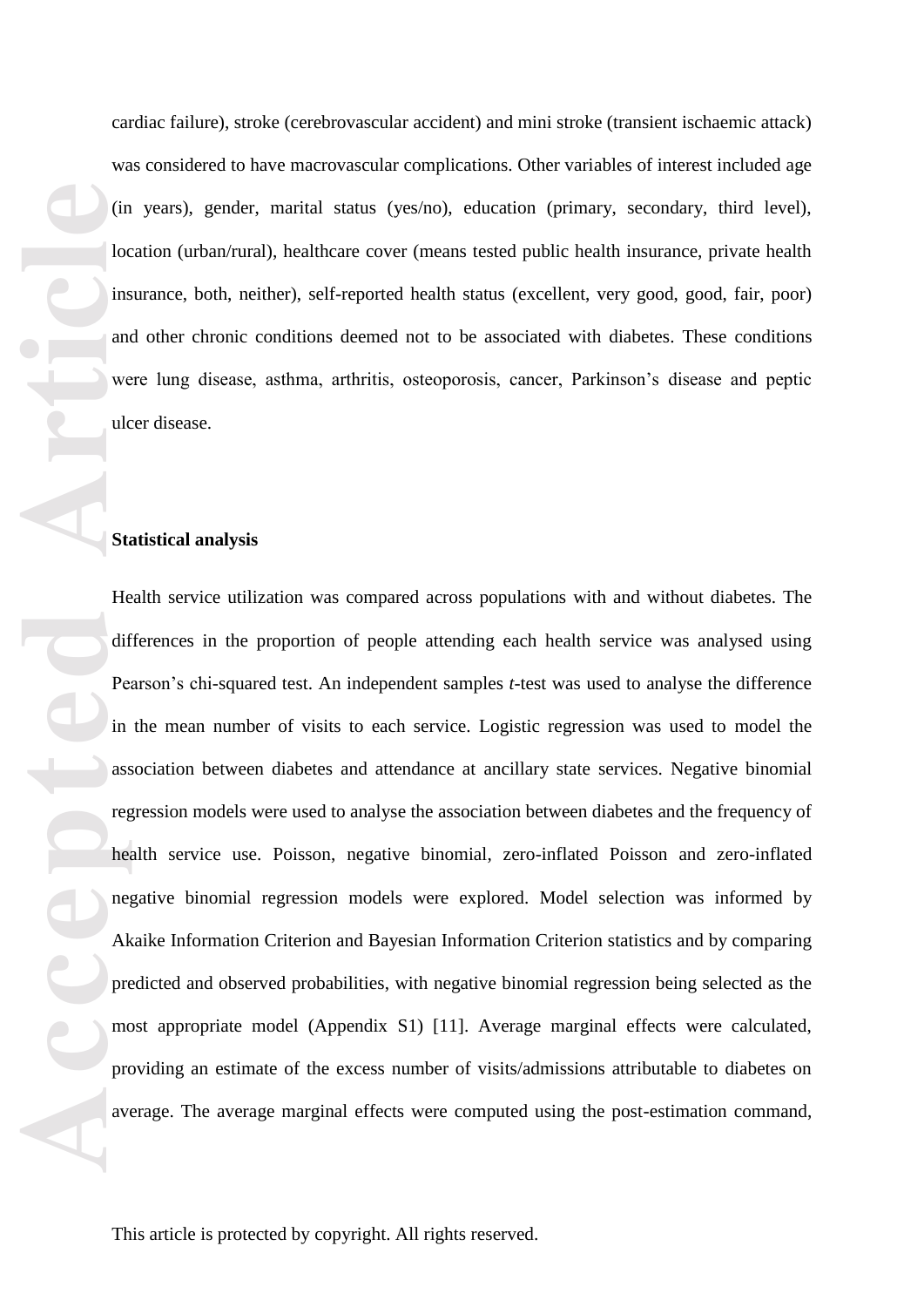*margins dydx*, in STATA. This calculates a predicted probability for each case with the fixed and observed values of variables, and then averages the predicted values [12 ].

The Minimum dia eiter assessions of the Canada and Canada and Canada and Canada and Canada and Canada and Canada and Canada and Canada and Canada and Canada and Canada and Canada and Canada and Canada and Canada and Canada The Anderson framework for the societal and individual determinants of healthcare utili zation was used to inform the selection of appropriate variables to include in the multivariable regression models, with the aim of identifying the independent effect of diabetes on health service use [13 ]. The Anderson framework categori zes determinants as either predisposing, enabling or need factors. Any variables that could potentially mediate the association between diabetes and health service use were omitted. Multivariable regression was used to first adjust for predisposing factors (age, gender and marital status), then enabling factors (education, healthcare cover and location) and finally need factors (other chronic conditions).

Sampling weights were applied to all data analyses to adjust for differential non -response and to reduce the potential for participation or selection bias [10 ]. Complete data were available for 99.1% of the sample and so a complete case analysis was carried out. Analysis was carried out in STATA v.12 for windows (StataCorp, College Station, TX, USA) using the survey function (svy).

#### **Calculation of costs**

The average marginal effects for significant associations were applied to unit costs for the relevant health service. A societal perspective was adopted, applying average unit costs of €50 for a GP visit, €160 for an outpatient department visit,  $€5,030$  for a hospital inpatient admission and  $E183$  for an A&E attendance previously calculated for Ireland [14,15]. These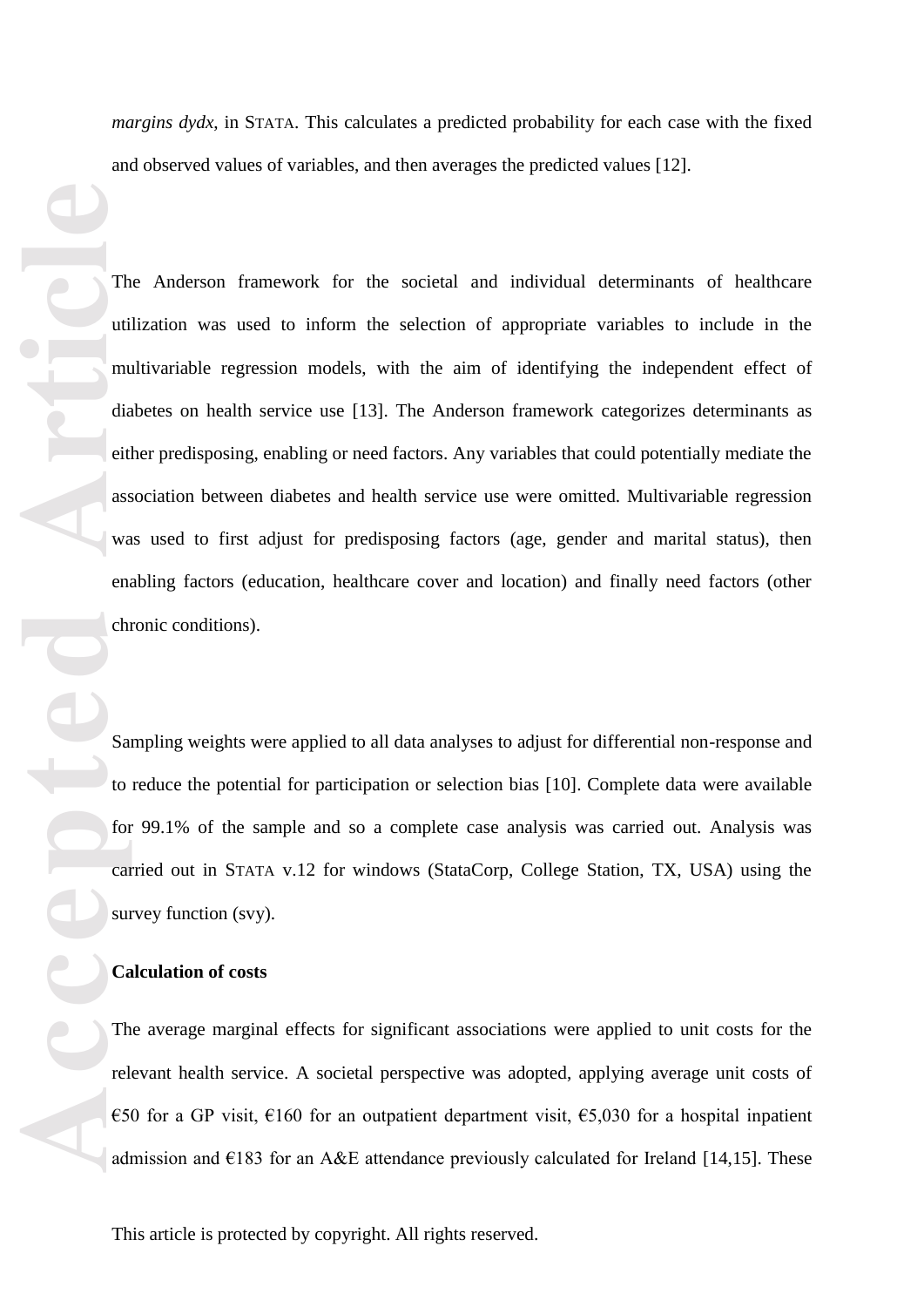costs were extrapolated to the total population with diabetes to calculate the incremental health service costs. The total population with diabetes was estimated by applying the prevalence of diabetes in the sample to the most recent Irish census figures (2016). Cost estimates are reported in Euro and US dollars (USD) and were inflated to represent costs for 2016 using the Consumer Price Index (CPI) Inflation Calculator for Ireland [16]. To reflect uncertainty in the estimates of average unit costs, a sensitivity analysis was conducted whereby these estimates were varied by  $\pm 20\%$  [17].

#### **Results**

Of the 8107 participants included in the analysis, 51.9% were female and 41.5% were aged  $\geq$ 65 years. The prevalence of diabetes was 8.0% (95% CI 7.4, 8.6), only 11 participants had Type 1 diabetes. Among people with di macrovascular complication, while 26.3% (95% CI 22.7, 30.3) reported a microvascular complication.

Predentices<br>
Predentices<br>
Articles<br>
Articles<br>
Articles<br>
Of ≥6<br>
The Corpet with the Corpet with the Corpet with the S56<br>
S6<br>
S6<br>
Articles of Predentices<br>
Articles S6<br>
The Corpet with the S56<br>
S6<br>
S6<br>
S6<br>
S6<br>
S6<br>
Naticles D There were significant differences between the population with and without diabetes (Table 1). People with diabetes were older, included a lower proportion of women, lower levels of educational attainment and lower self-reported health status. They were also more likely to be covered by public health insurance. There was significantly higher service utili zation among people with diabetes for all health services, except psychology/counselling services. Those with diabetes reported an average of 5.8 GP visits in the past 12 months compared with 3.8 visits among those without diabetes  $(P<0.001)$ . Of people with diabetes,  $60.8\%$  (95% CI 56.7, 64.8) reported attending an outpatient department in the last year compared with 39.1%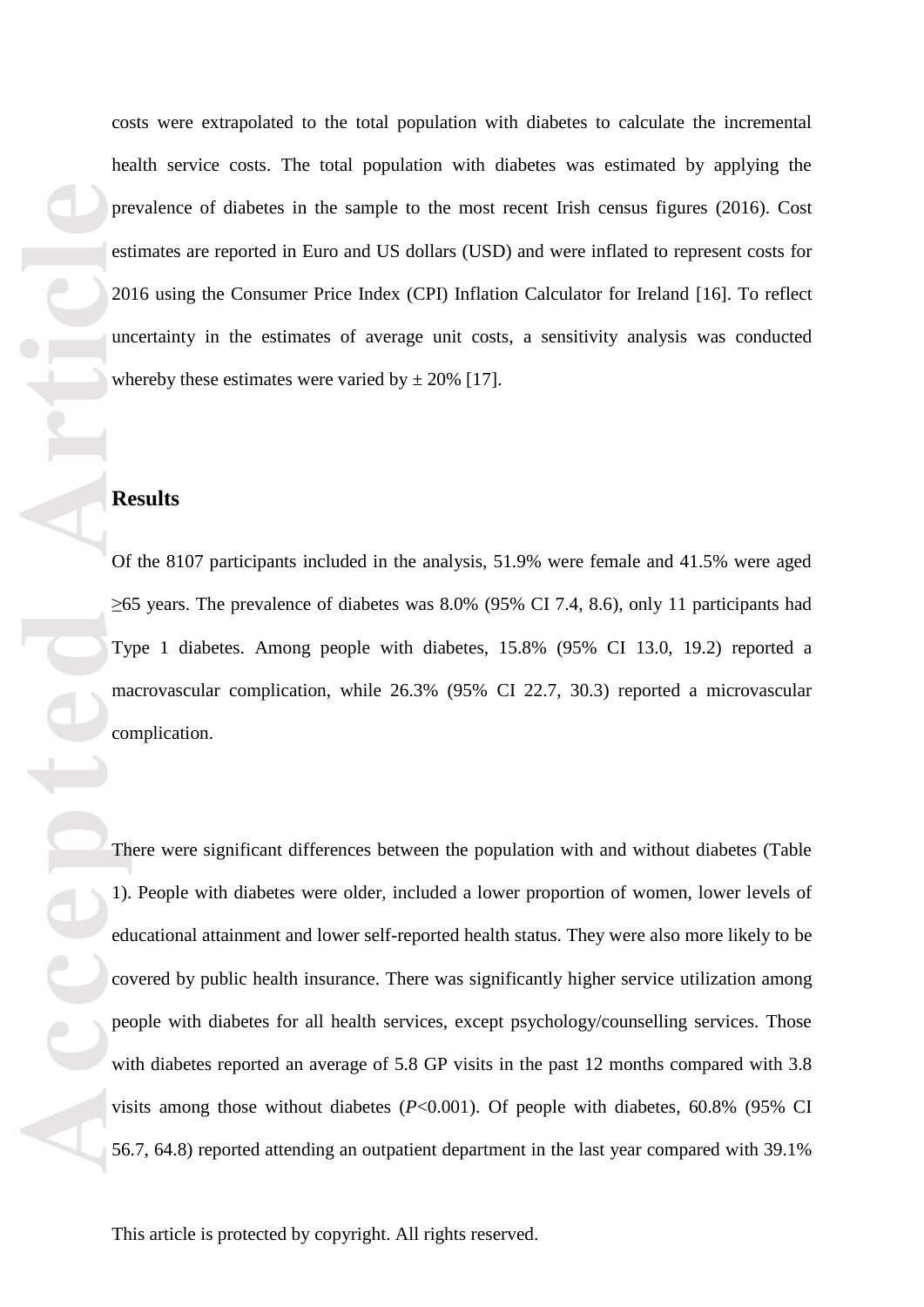also reported being admitted to hospital in the previous 12 months [19.8 % (95% CI 16.7, 23.2) ] than those without diabetes [12.4 % (95% CI 11.6, 13.2) ]. Similar variations were observed for A&E attendances, with 20.5% (95% CI 17.3, 24.1) of people with diabetes attending A&E compared with 14.9% (95% CI 14.0, 15.8) of people without diabetes .

(95% CI 37.7, 40.5) of those without diabetes. A higher proportion of people with diabetes<br>also reported being admitted to hospital in the previous 12 months [19,8% CS% CI 16.7,<br>22.2) than those without diabetes [12.4% (9 There were large statistically significant differences in the proportion of people attending all ancillary state services in the previous year between the two populations, other than attendance at a psychologist or counsellor (Table 1). The proportion of people with diabetes attending these services did not exceed 21%. Table 2 documents the adjusted odds ratios for attending ancillary state services for people with diabetes compared to those without. The odds of people with diabetes visiting a dieti tian were 19.2 times those of people without diabetes (95% CI 12.4, 29.6). People with diabetes were four times more likely to visit a chiropodist than those without (95% CI 3.0, 5. 5). Diabetes was also significantly associated with ~60% increased odds of attendance at an optician or public health nurse, with odds ratios of 1.58 (95% CI 1.27, 1.96) and 1.57 (95% CI 1.17, 2.10), respectively.

The incidence rate ratio s (IRR s) and average marginal effects from the multivariable negative binomial regression models are presented in Table 3. There were statistically significant positive associations between diabetes and the frequency of GP visits, outpatient department visits, hospital admissions and A&E attendances. Adjustment for important confounding variables resulted in an attenuation of the IRR point estimates. In the fully adjusted models, people with diabetes had a higher rate of GP visits , with an IRR of 1.39 (95% CI 1.29, 1.50). A similar pattern was observed for outpatient department visits and hospital admissions.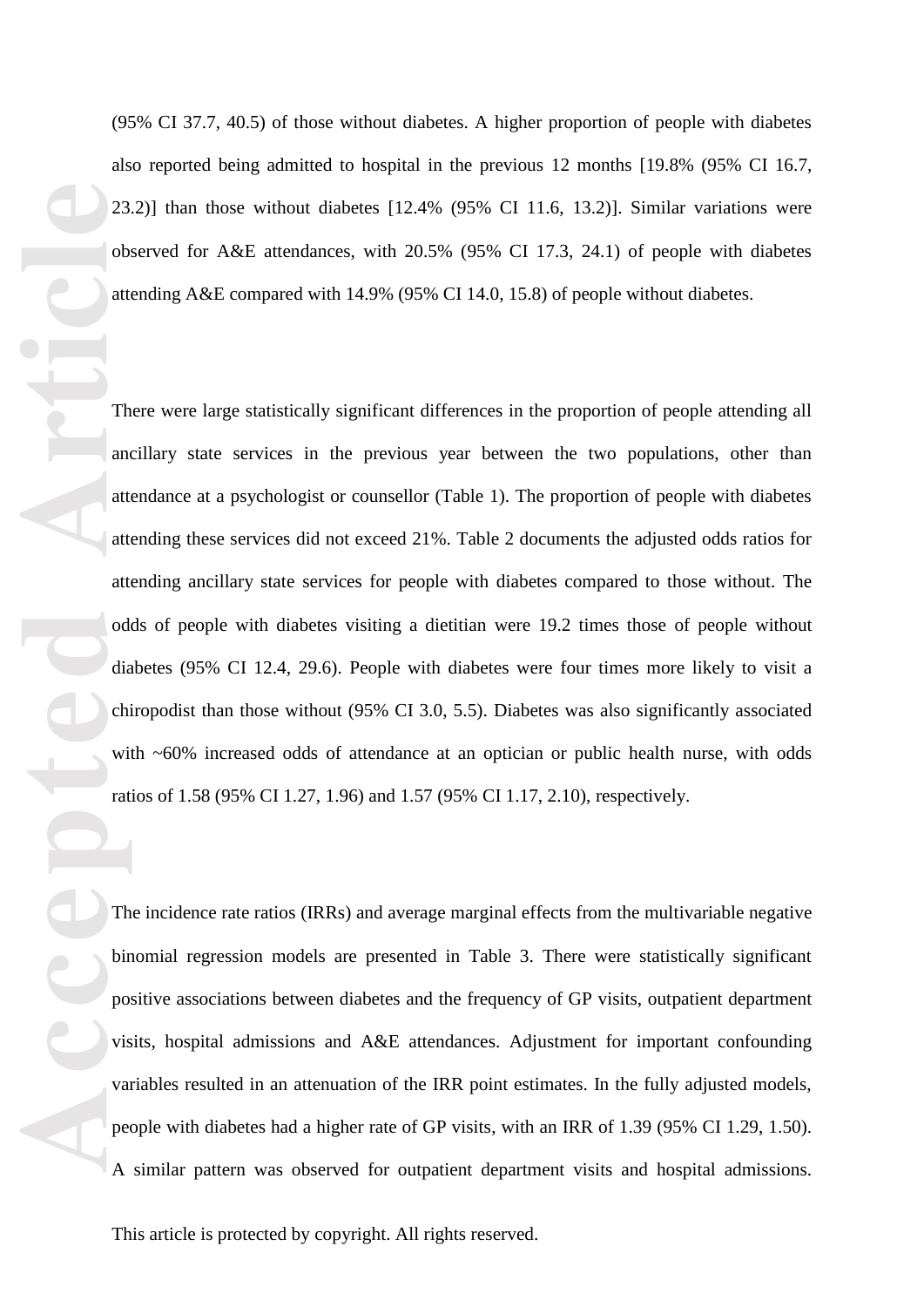Diabetes was associated with an 87% increase in outpatient department visits and a 52% increase in hospital admissions ( *P*<0.001). A&E attendance was also associated with diabetes (IRR 1.33; 95% CI 1.06, 1.66). On average, 1.49 (95% CI 1.10, 1.88) additional GP visits were attributable to diabetes in a 12 -month period and approximately one additional outpatient visit [0.97 (95% CI 0.73, 1.21 ) ].

The population -based cost estimates for the incremental health service use associated with diabetes are shown in Table 4. The total population in Ireland in 2016 aged ≥50 years was

1 446 460. The prevalence of diabetes in this sample was applied, estimating that 115 717 adults aged ≥50 years ha d diabetes in Ireland. The incremental health service use associated with diabetes was estimated to cost €88,894,421 per annum. Hospital admissions accounted for the majority of this spending, costing an estimated  $60,002,517$ . The results of the sensitivity analysis are shown in Table 5. By varying the unit cost estimates by  $\pm$  20%, the cost of the incremental health service use associated with diabetes fluctuate d from €71,115,537 to €106,673,305 .

#### **Discussion**

Using a large nationally representative population -based study, we have provide d robust estimates of health service use and related costs attributable to diabetes. We identified substantial increased service use associated with diabetes across the health system. Because of the high costs of hospital admissions, hospitali zation costs place the largest burden on the health service , accounting for more than two -thirds of the total costs attributable to diabetes.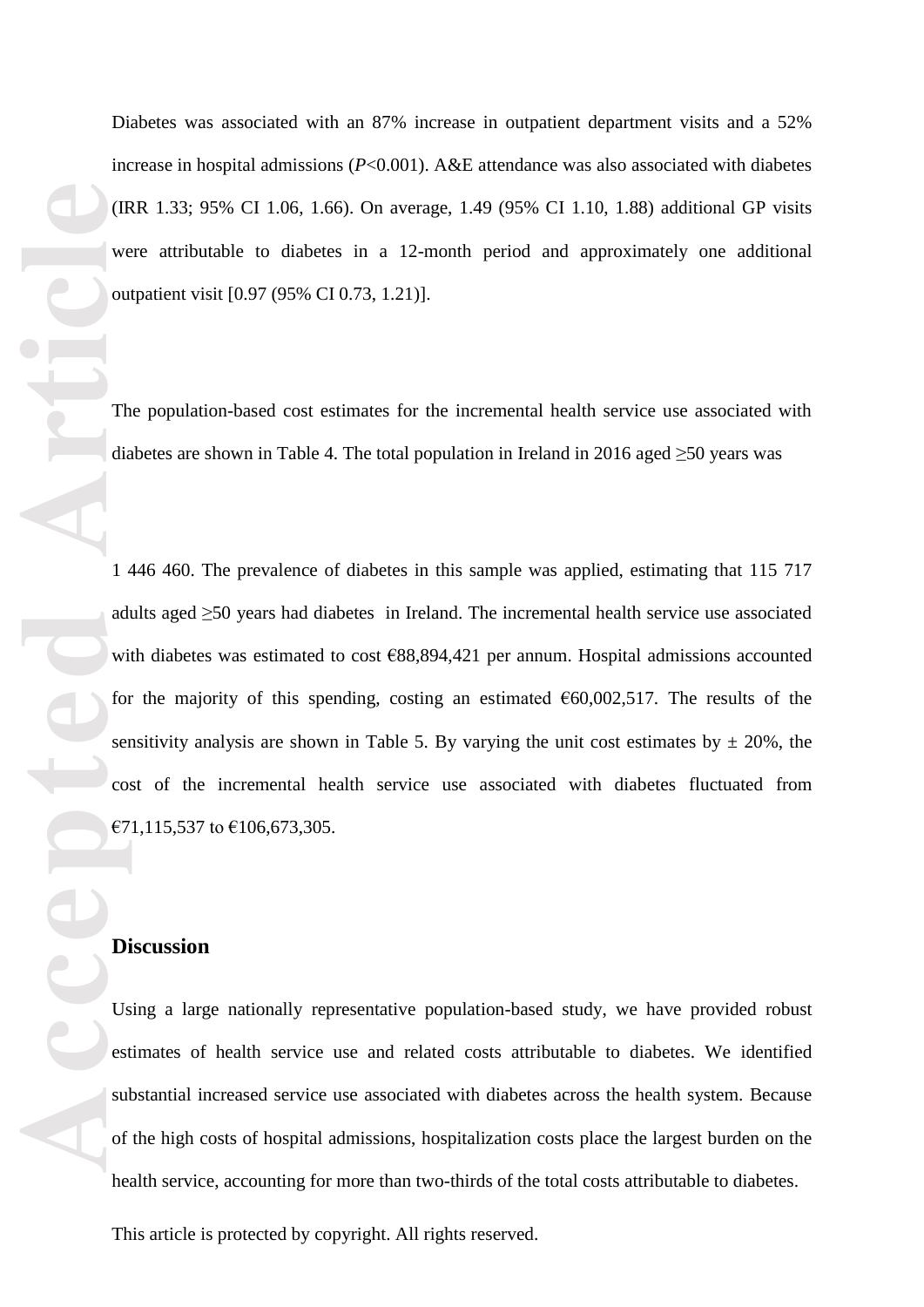Diabetes was associated with a 39% increase in GP visits and an 87% increase in outpatient department visits. This translated to an additional 1.49 GP visits on average per annum and approximately one additional outpatient visit. Because of the higher unit cost of outpatient visits, the associated costs were more than twice those of primary care costs. With ageing populations and the increasing burden of chronic disease, greater attention has been paid to coordinating patient care according to levels of disease complexity. There has been a shift towards multidisciplinary , shared management of complex cases of diabetes across primary and secondary care settings, and structured management of people with uncomplicated diabetes in primary care , with suitable organi zational support [18 ]. The present findings suggest this shift in routine care settings could result in considerable cost savings.

**Accepted Articles II Articles II Articles Co Articles and discussed and discussed and discussed and article and article and the app Ta consister and size and size and size and size and the app Ta consister and siz** Diabetes diagnosis was associated with increased hospital admissions, in line with a number of international studies that document higher rates of hospitali zations in people with diabetes [19,20]. While many studies only take age and gender into consideration, the present findings add to the literature by indicating that, in a population -based sample, diabetes remains associated with a higher number of hospital admissions after controlling for a wide range of important potential confounders. Our analysis shows that diabetes was associated with a 52% higher number of admissions. Because of variations in study populations and methodological approaches, direct comparisons with previous studies are limited. One study conducted in Tayside, Scotland, reported a 100% higher rate of hospital admissions in people with diabetes compared to those without [21 ]. This was a crude estimate and the study population was significantly younger.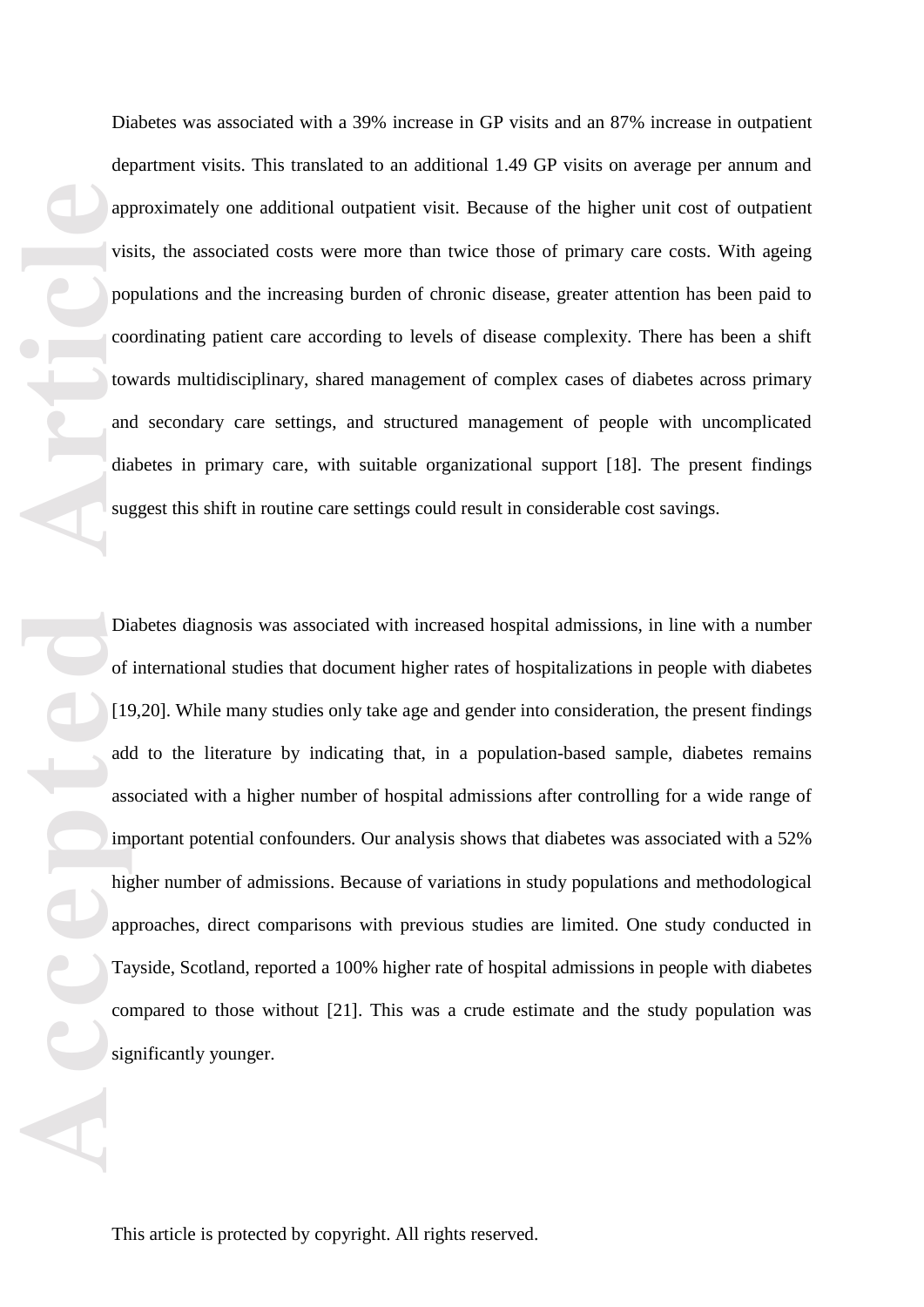**Accepted Article** Almost 70% of the health service costs associated with diabetes resulted from hospital admissions. Numerous studies report hospital admissions as the main driver of costs associated with diabetes , and the present findings highlight the need to provide effective interventions for the management of diabetes and related complications [22,23 ]. Increased risk of hospitali zation in people with diabetes is attributable to macrovascular and microvascular complications [19,24 ]. While significantly higher than the population without diabetes, it is concerning that less than one -quarter of people with diabetes reported attending ancillary state services , such as chiropody and dietetic services. A shortage of allied health professionals has previously been identified as a barrier to delivering diabetes care in Ireland [25]. International guidelines identify these services as part of routine care for people with diabetes [26 ]. Such services, specifically foot care services and dietetic interventions for people with diabetes, are effective in preventing complications and subsequently reducing healthcare expenditure [27 ]. While these services may be available privately, at a significant cost to the patient, it is imperative that such effective services are accessible to all people with diabetes.

Addressing many of the limitations of previous studies, we provide robust estimates of health service utilization attributable to diabetes. By adopting an incremental approach, we ensured that any excess health service use attributable to diabetes was identified, not just the service use that appeared directly related to diabetes. For instance, this approach ensure d that excess service use associated with mental health issues was captured in our results. A nationally representative sample provides an appropriate comparison group to calculate incremental use and costs, avoiding the overrepresentation of people with diabetes and diabetes -related complications. To date, studies have largely relied on hospital -based samples or administrative healthcare data [ 5 ]. Unlike much of the existing literature on the cost of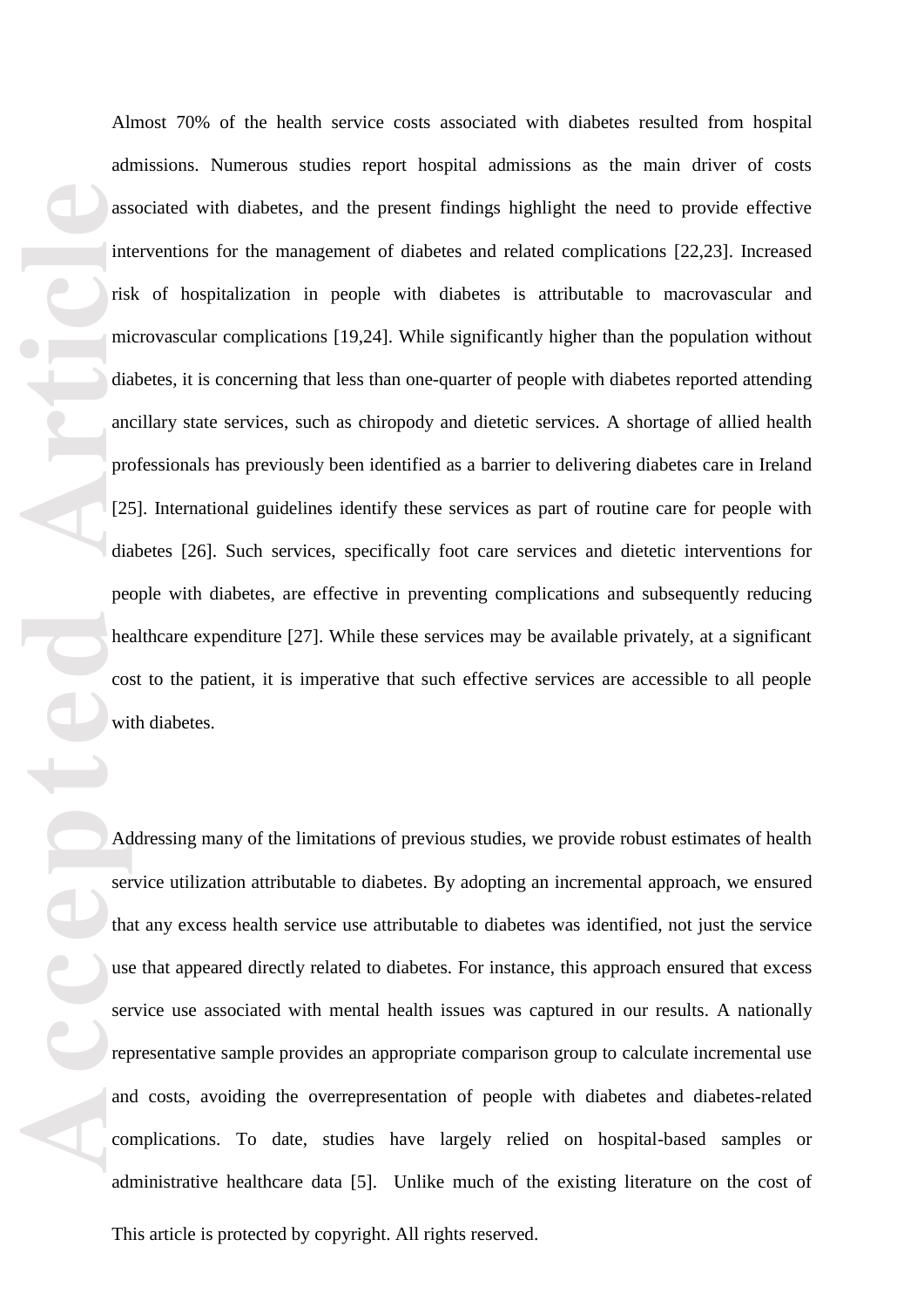diabetes, we specifically address the issue of endogeneity [ 5 ]. The present study accounts for important confounding variables that have previously been recogni zed as predictors of service use, identifying the costs that can be independently attributed to diabetes [ 8 ]. The adjustment for such factors led to the attenuation of our estimates. Most incremental studies control for gender and age only , because of data availability constraints [3,5,24,28 ], and so may overestimate service use and costs attributable to diabetes. Furthermore, any variables identified as potential mediating factors were omitted from the analyses , ensuring that the findings were not an underestimation of the true association between diabetes and health service use. To date, the only nationally representative studies adopting the incremental costing approach and adjusting for additional factors were conducted in the USA [4,9 ].

**Accepted Accepted Article**<br> **Accepted Article**<br> **Accepted Article**<br> **Article**<br> **Article**<br> **Article**<br> **Article**<br> **Article**<br> **Article**<br> **Article**<br> **Article**<br> **Article**<br> **Article**<br> **Article**<br> **Article**<br> **Article**<br> **A** While we cannot infer causality because of the cross -sectional nature of the data, almost 90% of the cohort had attended the GP in the previous year. Thus, the potential for reverse causality , whereby those who attend the GP are more likely to be diagnosed with diabetes and diabetes -related complications , is reduced. Furthermore, <1% of the cohort had undiagnosed diabetes on the basis of  $HbA_{1c}$  measurement [29]. While the reliance on self-report doctor diagnoses may potentially introduce misclassification bias and result in inaccurate estimates, evidence shows that self -report is a suitable measure for estimating the prevalence of chronic conditions including diabetes when compared to medical records [30 ]. Health service utili zation is also based on self-report , introducing potential for measurement bias ; however, recent studies suggest there is no evidence of differential recall bias according to demographics or health status [31 ]. This method is widely used in health services research. The data were weighted to adjust for differential non -response with the aim of minimizing the potential for selection bias and improving the representativeness of the findings; however, our estimates are only representative of the excess health service use and costs associated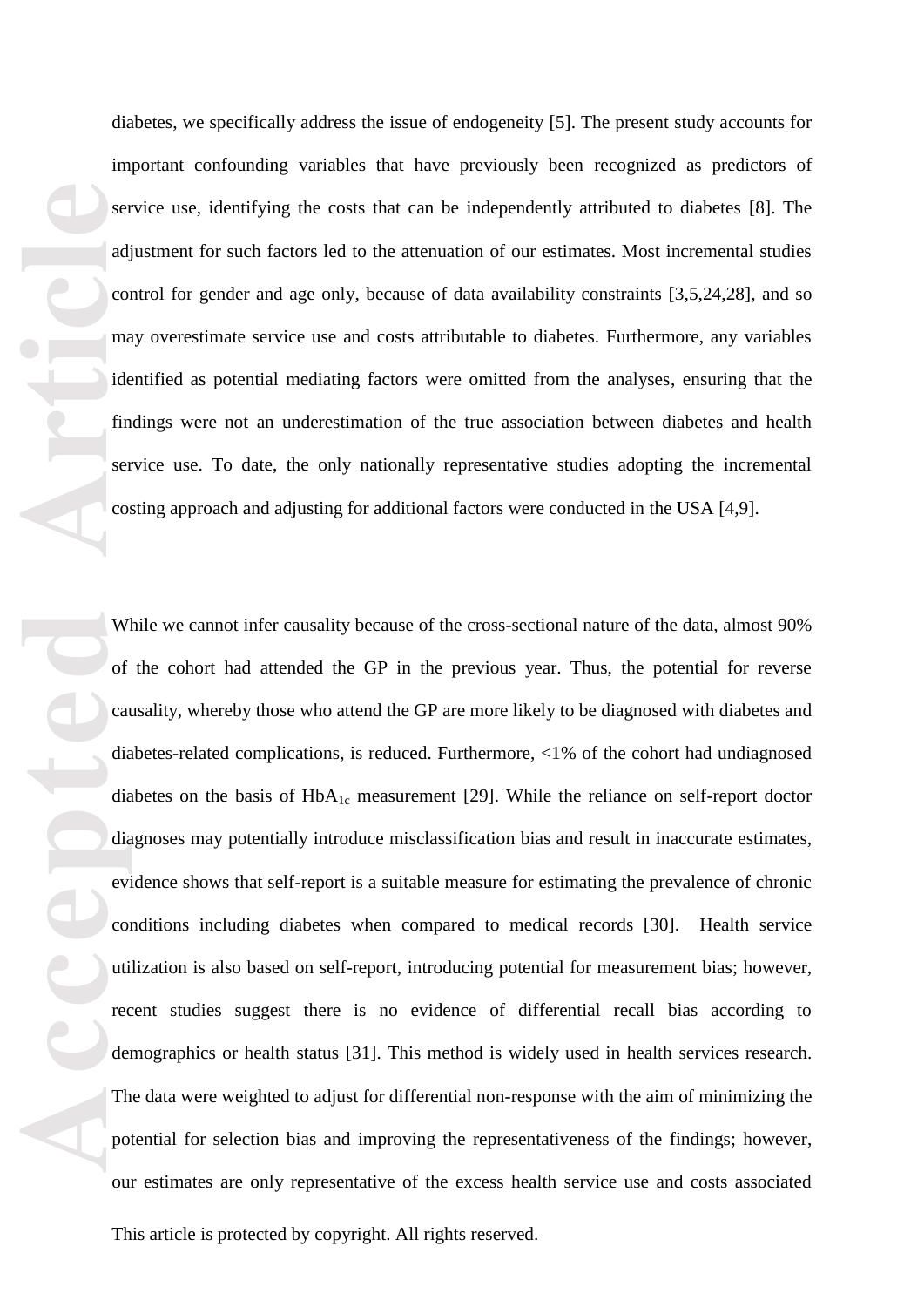The articles are the contract of the contract of the contract of the contract of the contract of the contract of the contract of the special contract of the special contract of the special contract of the special contract with diabetes in community-dwelling adults aged ≥50 years and so do not represent costs for the total population. It is estimated that <1.6% of the adult population aged  $\geq 50$  years in Ireland are in long-term residential care [32]. It is also important to note that cost estimates are based on average unit costs per visit/admission. Diabetes -related admissions are more expensive and , as a result , our cost estimates are likely to be an underestimation of the true costs of hospital admissions [22 ] . The cost estimates also only refer to additional service use for GP and hospital services. As a result of data limitations, we were unable to calculate the costs associated with ancillary service use or community care. Although we took a societal perspective in calculating the associated costs, our estimates represent the direct medical costs and do not consider the indirect costs associated with excess health service use. The accuracy of our estimates could be improved in further research by applying the demonstrated methods to individual -level cost data. The challenge, however, is to find a data source with all the necessary information. In the absence of a unique identifier in Ireland, this was not possible.

In conclusion, the present findings show that diabetes is associated with substantial additional health service use and costs, with hospital admissions accounting for more than two-thirds of the cost burden. We highlight areas for potential cost savings in the context of finite healthcare resources, such as a shift in routine management to primary care and improved access to effective ancillary services , such as foot care services and dietetic interventions [27 ]. We provide robust informative estimates for policy -makers by identifying additional health service use and costs that are attributable to diabetes. Effective interventions aimed specifically at both diabetes prevention and management therefore have the potential to have a direct impact on these healthcare costs. The challenge is to identify cost -effective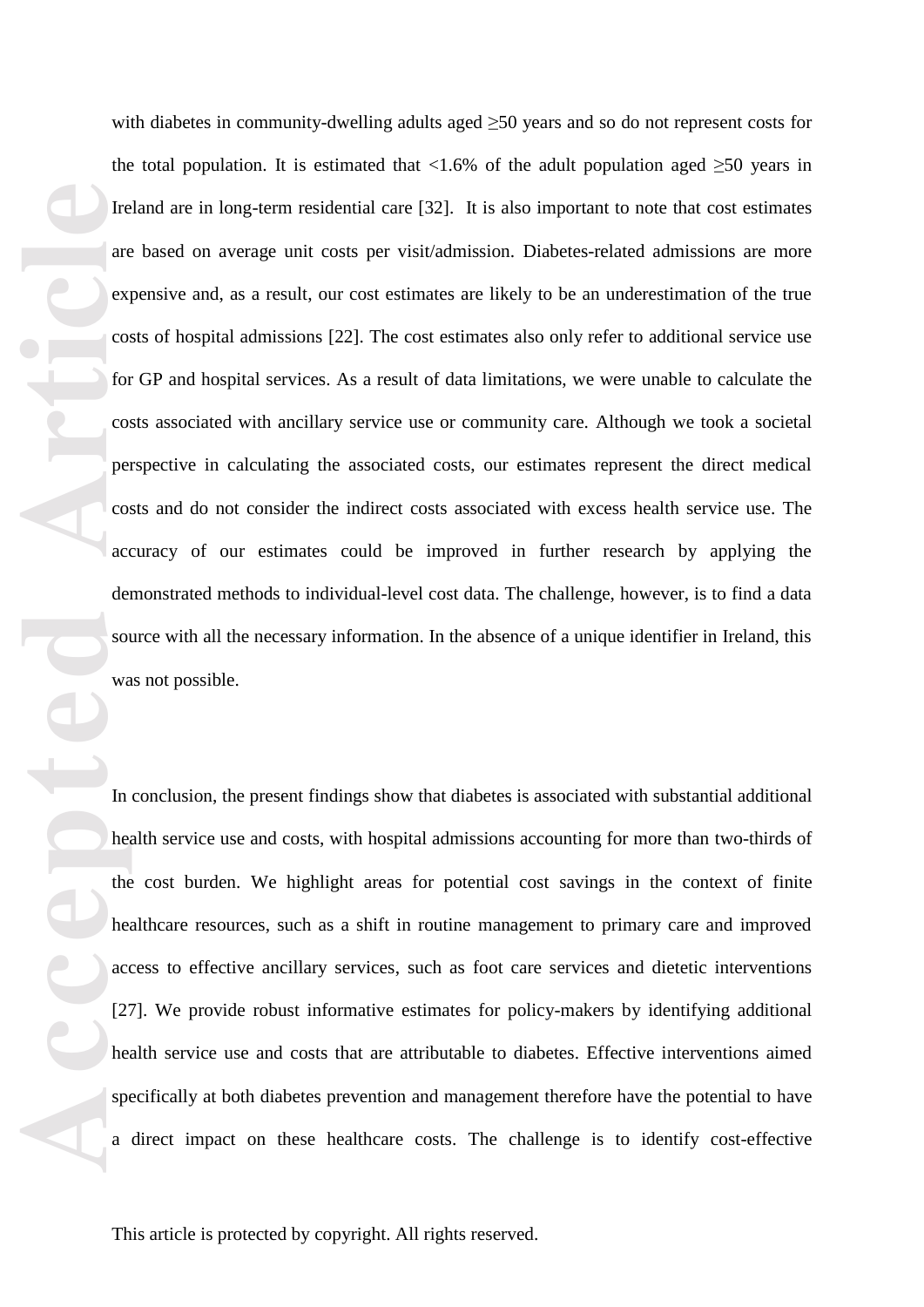**Excession Contracts Accessible Article Accessible Article Accessible Article** (RL/2013/7). None declared. **References**

interventions, examine the trade -offs between them , and determine how best to implement them.

#### **Funding sources**

K.O'N. and P.K . are funded by the Health Research Board Research Leader Award

#### **Competing interests**

#### **Acknowledgements**

We acknowledge all TILDA participants. TILDA was supported by Department of Health and Children, the Atlantic Philanthropies and Irish Life. We wish to acknowledge the staff and researchers at the TILDA centre in Trinity College Dublin and the Irish Social Science Data Archive (ISSDA) for providing access to the data.

1. Zhou B, Lu Y, Hajifathalian K, Bentham J, Di Cesare M, Danaei G *et al*. Worldwide trends in diabetes since 1980: A pooled analysis of 751 population -based studies with 4.4 million participants. *Lancet* 2016; **387**:1513 –1530.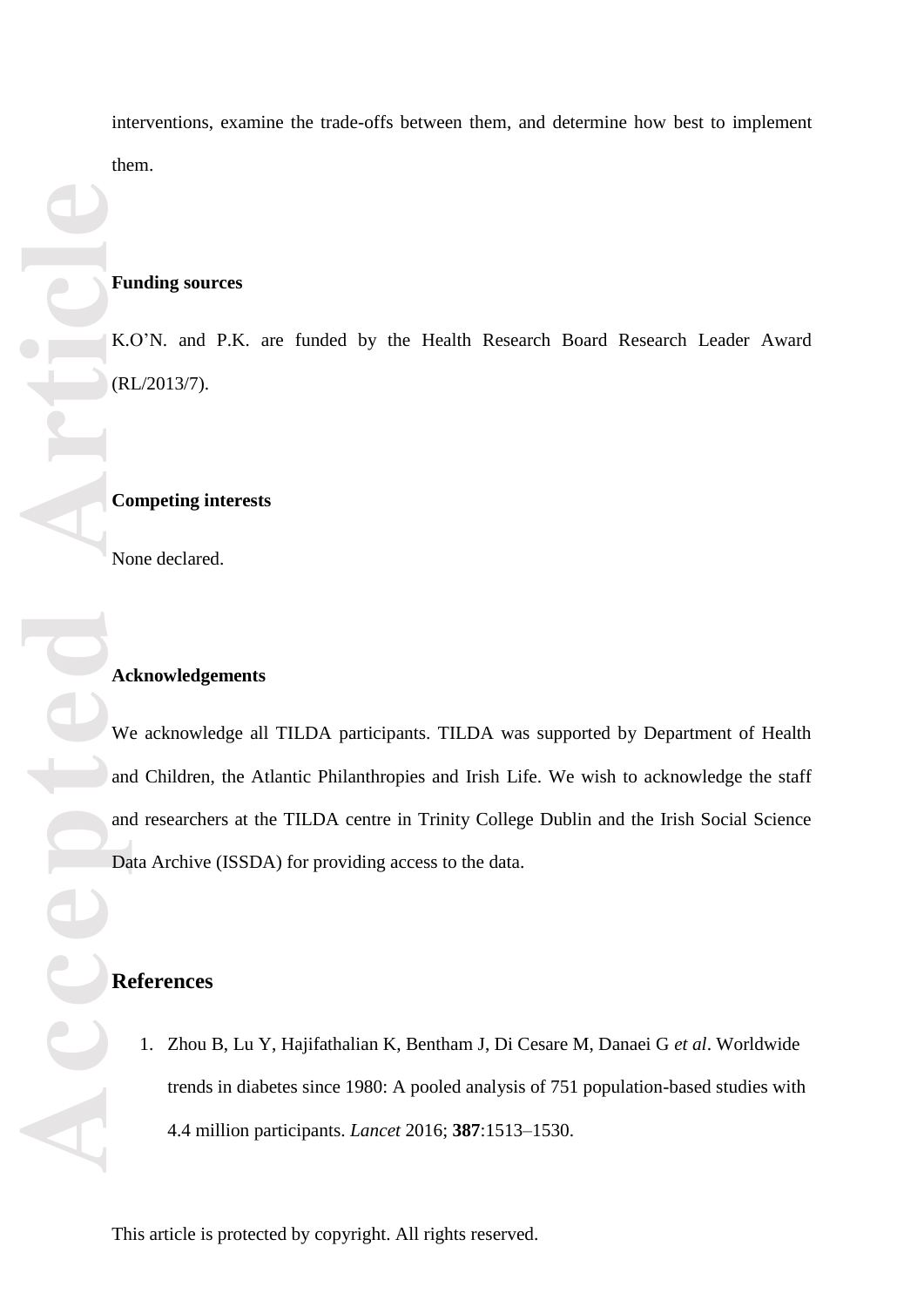- 2. Vos T, Barber RM, Bell B, Bertozzi -Villa A, Biryukov S, Bolliger I *et al.* Global, regional, and national incidence, prevalence, and years lived with disability for 301 acute and chronic diseases and injuries in 188 countries, 1990 -2013: A systematic analysis for the Global Burden of Disease Study 2013. *Lancet* 2015; **386** : 743 –800.
- 3. Bommer C, Heesemann E, Sagalova V, Manne -Goehler J, Atun R, Bärnighausen T *et*  al. The global economic burden of diabetes in adults aged 20–79 years: a cost-ofillness study. *Lancet Diabetes Endocrinol* 2017; **3633**: 423–430.
	- 4. Zhuo X, Zhang P, Kahn HS, Bardenheier BH, Li R, Gregg EW. Change in medical spending attributable to diabetes: National data from 1987 to 2011. *Diabetes Care* 2015; **38** : 581 –587.
- 5. Seuring T, Archangelidi O, Suhrcke M, Seuring T, Suhrcke ÁM, Archangelidi O *et al.* The Economic Costs of Type 2 Diabetes: A Global Systematic Review. *Pharmacoeconomics* 2015; **33** : 811 – 831.
- 6. Honeycutt AA, Segel JE, Hoerger TJ, Finkelstein EA. Comparing cost -of-illness estimates from alternative approaches: An application to diabetes. *Health Serv Res* 2009; **44** : 303 – 320.
- 7. Calderón -Larrañaga A, Abad -Díez JM, Gimeno -Feliu LA, Marta -Moreno J, González Rubio F, Clerencia-Sierra M et al. Global health care use by patients with type-2 diabetes: Does the type of comorbidity matter? *Eur J Intern Med* 2015; 26: 203-210.
- 8. Hudson E, Nolan A. Public healthcare eligibility and the utilisation of GP services by older people in Ireland. *J Econ Ageing* 2015; **6** : 24 –43.
- 9. Trogdon JG, Hylands T. Nationally representative medical costs of diabetes by time since diagnosis. *Diabetes Care* 2008; **31** : 2307 –2311.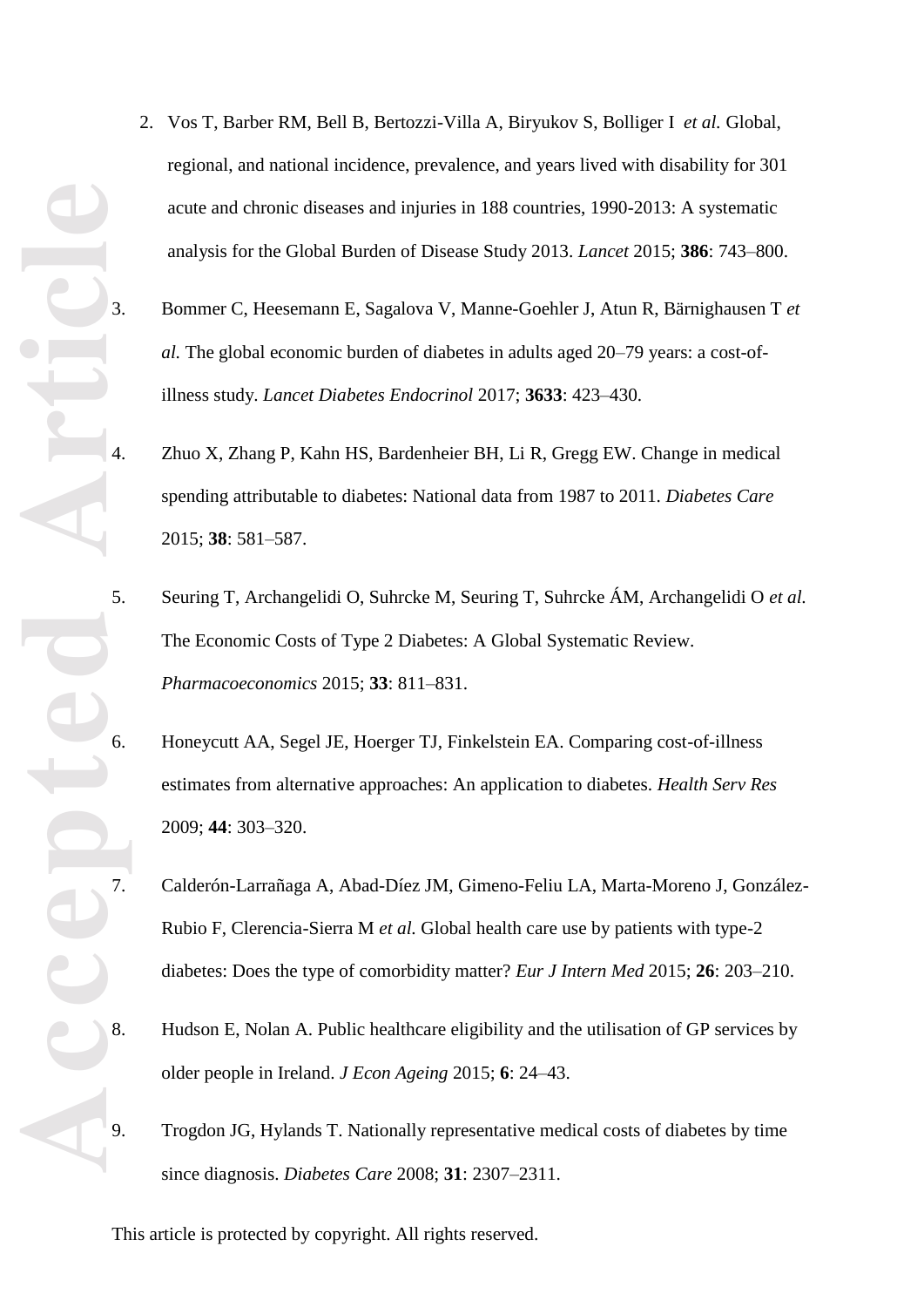- Accepted Article
- 10. Whelan BJ, Savva GM. Design and methodology of the Irish Longitudinal Study on Ageing. *J Am Geriatr Soc* 2013; **61** : 265 –268.
	- 11. Long S, Freese J. *Regression Models for Categorical Dependent Variables Using Stata, Revised Edition. 3rd ed*. College Station, TX: Stata Press , 2014.
	- 12. Williams R. Using the margins command to estimate and interpret adjusted predictions and marginal effects. *Stata J* 2012;**12**:308 – 331.
	- 13. Andersen R, Newman JF. Societal and individual determinants of medical care utilisation in the United States. *Milbank Mem Fund Q* 1973; **51** : 95 –124.
	- 14. Comptroller and Auditor General. Health Service Executive Emergency Departments 2009. Available at http://audgen.gov.ie/documents/vfmreports/70\_Emergency\_Departments.pdf. Last accessed XX XXXX XXXX .
	- 15. Glynn LG, Valderas JM, Healy P, Burke E, Newell J, Gillespie P *et al.* The prevalence of multimorbidity in primary care and its effect on health care utilization and cost. *Fam Pract* 2011; **28** : 516 – 523.
		- 16. Central Statistics Office. Consumer Price Index Inflation Calculator for Ireland. Dublin: Central Statistics Office [Cited 2018 July 26]. Available at https://www.cso.ie/en/interactivezone/visualisationtools/cpiinflationcalculator/. Last accessed XX XXXX XXXX .
	- 17. Health Information and Quality Authority. Health technology assessment of human papillomavirus testing as the primary screening method for prevention of cervical cancer. Dublin: Health Information and Quality Authority, 2017.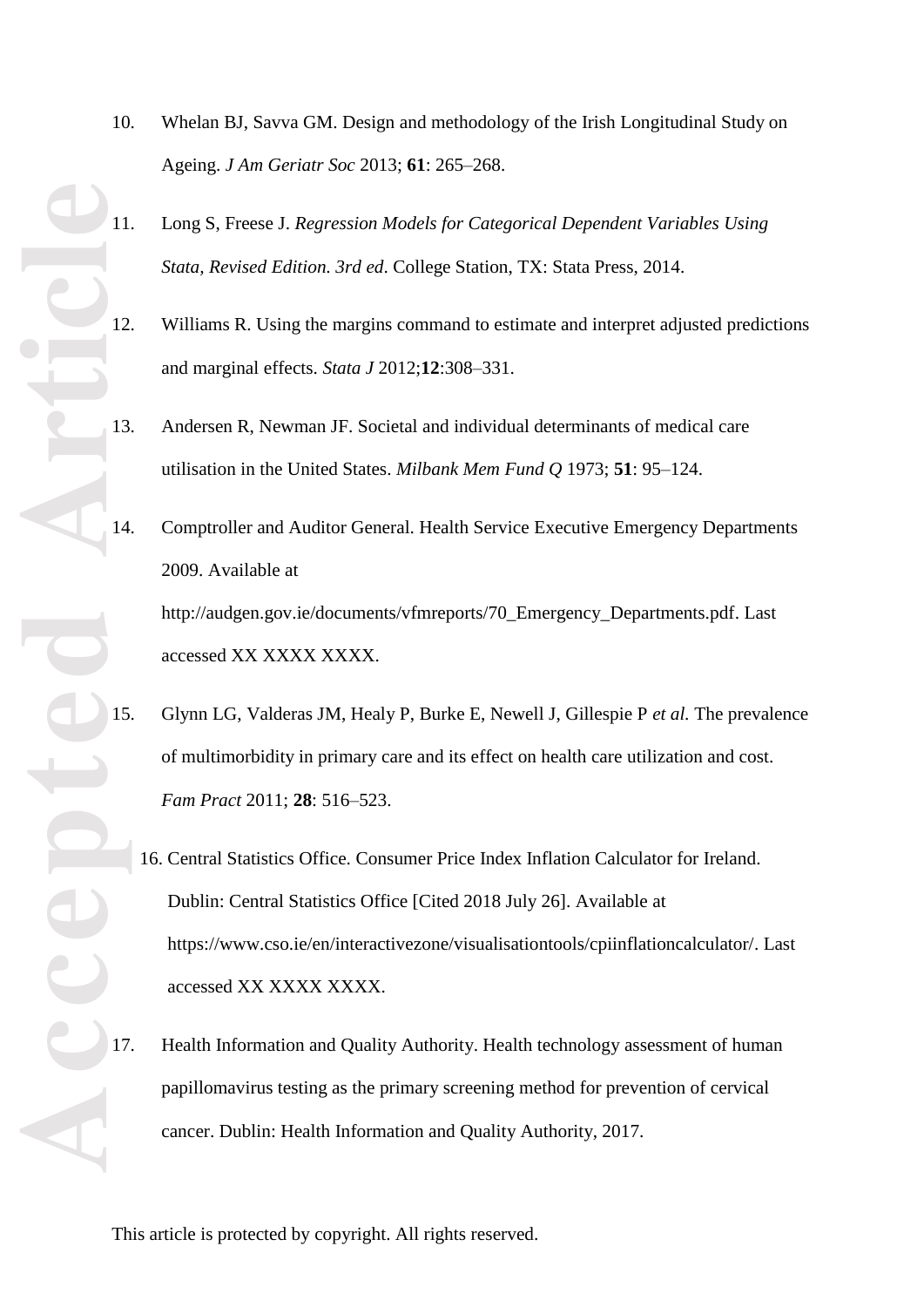- **Accepted** 23<br> **Accepted** 24<br>
24<br>
25<br>
25<br>
26<br>
26
- 18. Kahn R, Anderson JE. Improving diabetes care: The model for health care reform. *Diabetes Care* 2009; **32**: 1115 –1118.
	- 19. De Berardis G, D'Ettorre A, Graziano G, Lucisano G, Pellegrini F, Cammarota S *et al.* The burden of hospitalization related to diabetes mellitus: A population -based study. *Nutr Metab Cardiovasc Dis* 2012; **22** : 605 – 612.
	- 20. Bo S, Ciccone G, Grassi G, Gancia R, Rosato R, Merletti F *et al.* Patients with type 2 diabetes had higher rates of hospitalization than the general population. *J Clin Epidemiol* 2004; **57** : 1196 – 1201.
	- 21. Donnan P, Leese G, Morris A. Hospitalizations for People With Type 1 and Type 2 Diabetes Compared With the Nondiabetic Population of Tayside , Scotland. *Diabetes Care* 2000; **23** : 1774 –1779.
	- 22. Yang W, Dall TM, Halder P, Gallo P, Kowal SL, Hogan PF *et al.* Economic costs of diabetes in the U.S. in 2012. *Diabetes Care* 2013; **36** : 1033 –1046
	- 23. Ozieh MN, Bishu KG, Dismuke CE, Egede LE. Trends in health care expenditure in U.S. adults with Diabetes: 2002 -2011. *Diabetes Care* 2015; **38** : 1844 –1851.
	- 24. Bruno G, Picariello R, Petrelli A, Panero F, Costa G, Cavallo -Perin P *et al.* Direct costs in diabetic and non diabetic people: The population -based Turin study, Italy. *Nutr Metab Cardiovasc Dis* 2012; **22** : 684 –90.
	- 25. Riordan F, McHugh SM, Murphy K, Barrett J, Kearney PM. The role of nurse specialists in the delivery of integrated diabetes care: a cross -sectional survey of diabetes nurse specialist services. *BMJ Open* 2017; **7**: e015049.
	- 26. American Diabetes Association (ADA). Standard of medical care in diabetes 2017.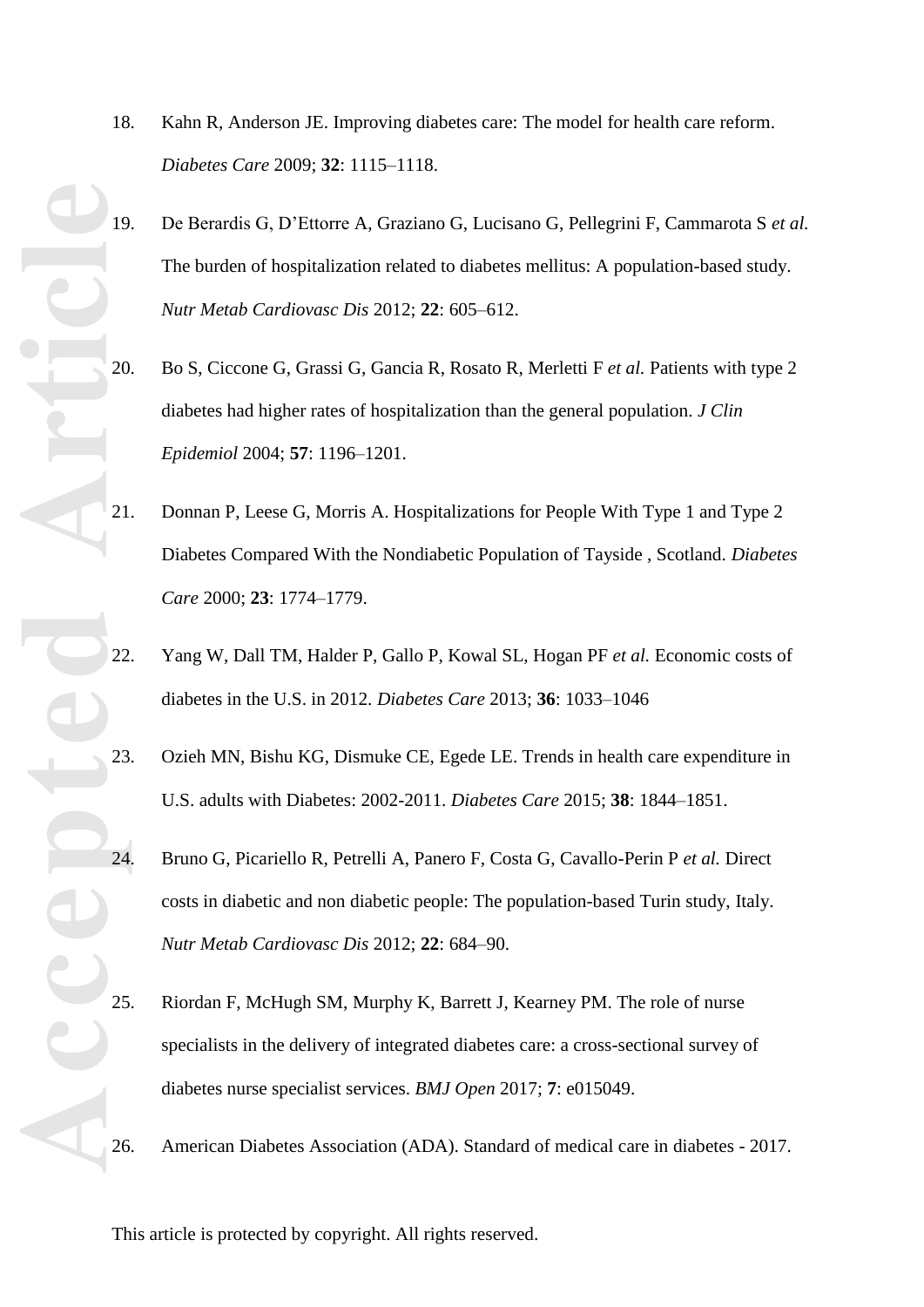*Diabetes Care* 2017; **40** : s4 –128.

- 27. Li R, Zhang P, Barker LE, Chowdhury FM, Zhang X. Cost-effectiveness of interventions to prevent and control diabetes mellitus: A systematic review*. Diabetes Care* 2010; **33**:1872 –94.
- 28. Köster I, Von Ferber L, Ihle P, Schubert I, Hauner H. The cost burden of diabetes mellitus: The evidence from Germany - The CoDiM study. *Diabetologia* 2006; **49**:1498 – 1504.
- 29. Leahy S, O' Halloran AM, O' Leary N, Healy M, McCormack M, Kenny RA *et al.* Prevalence and correlates of diagnosed and undiagnosed type 2 diabetes mellitus and pre -diabetes in older adults: Findings from the Irish Longitudinal Study on Ageing (TILDA). *Diabetes Res Clin Pract* 2015; **110** : 241 –249.
- 30. Okura Y, Urban LH, Mahoney DW, Jacobsen SJ, Rodeheffer RJ. Agreement between self-report questionnaires and medical record data was substantial for diabetes, hypertension, myocardial infarction and stroke but not for heart failure. *J Clin Epidemiol* 2004; **57**:1096 – 1103.
- 31. Reijneveld S A, Stronks K. The validity of self-reported use of health care across socioeconomic strata: a comparison of survey and registration data. *Int J Epidemiol* 2001; **3 0** : 1407 –1414.
- 32. Information Unit, Department of Health. Long -Stay Activity Statistics 2011. Dublin: Department of Health, 2011 .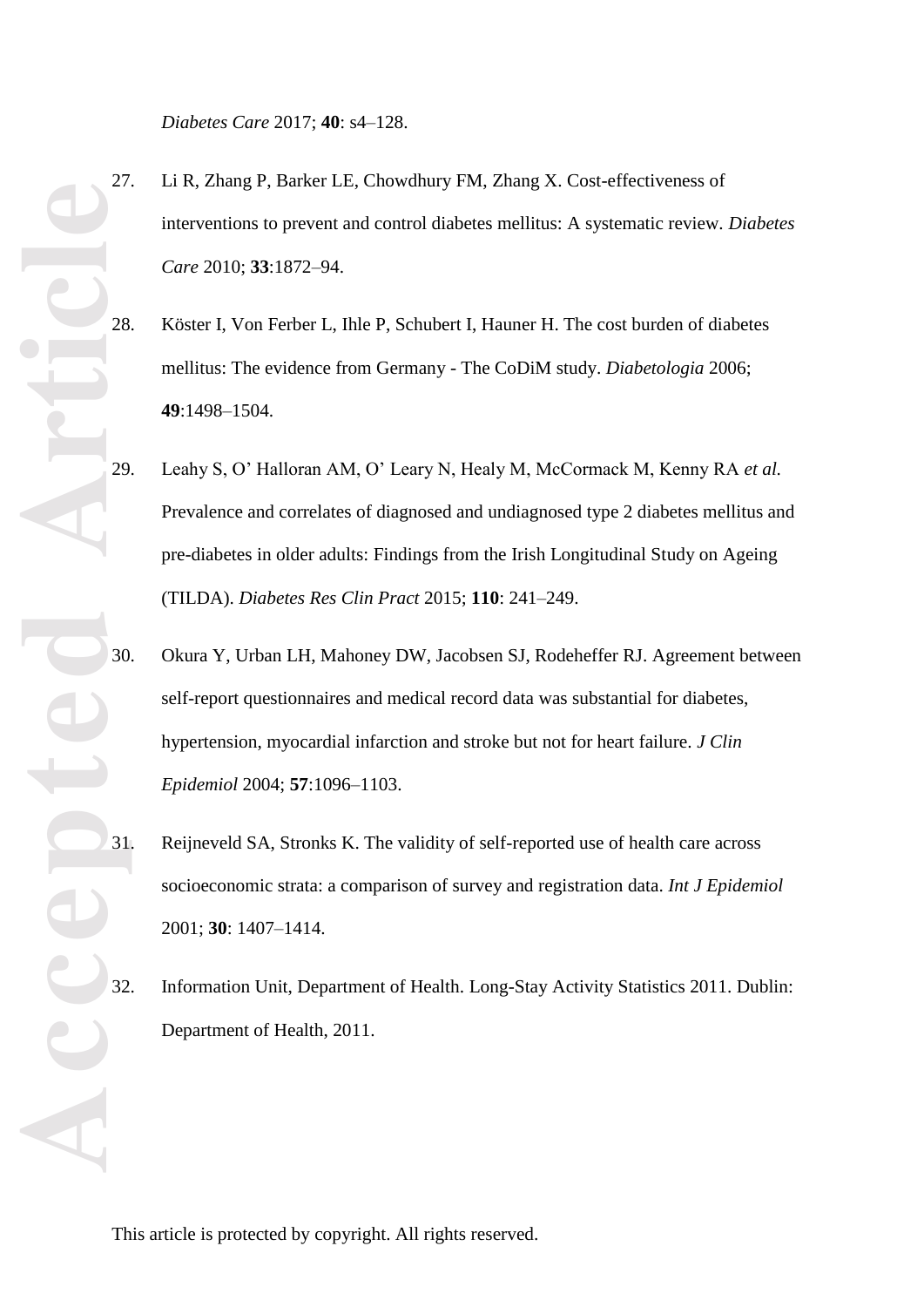# **Supporting information**

Additional Supporting Information may be found in the online version of this article:

**Appendix S1.** Model diagnostics for the multivariable model.

Appendix S2. Health service utilization and socio-economic status.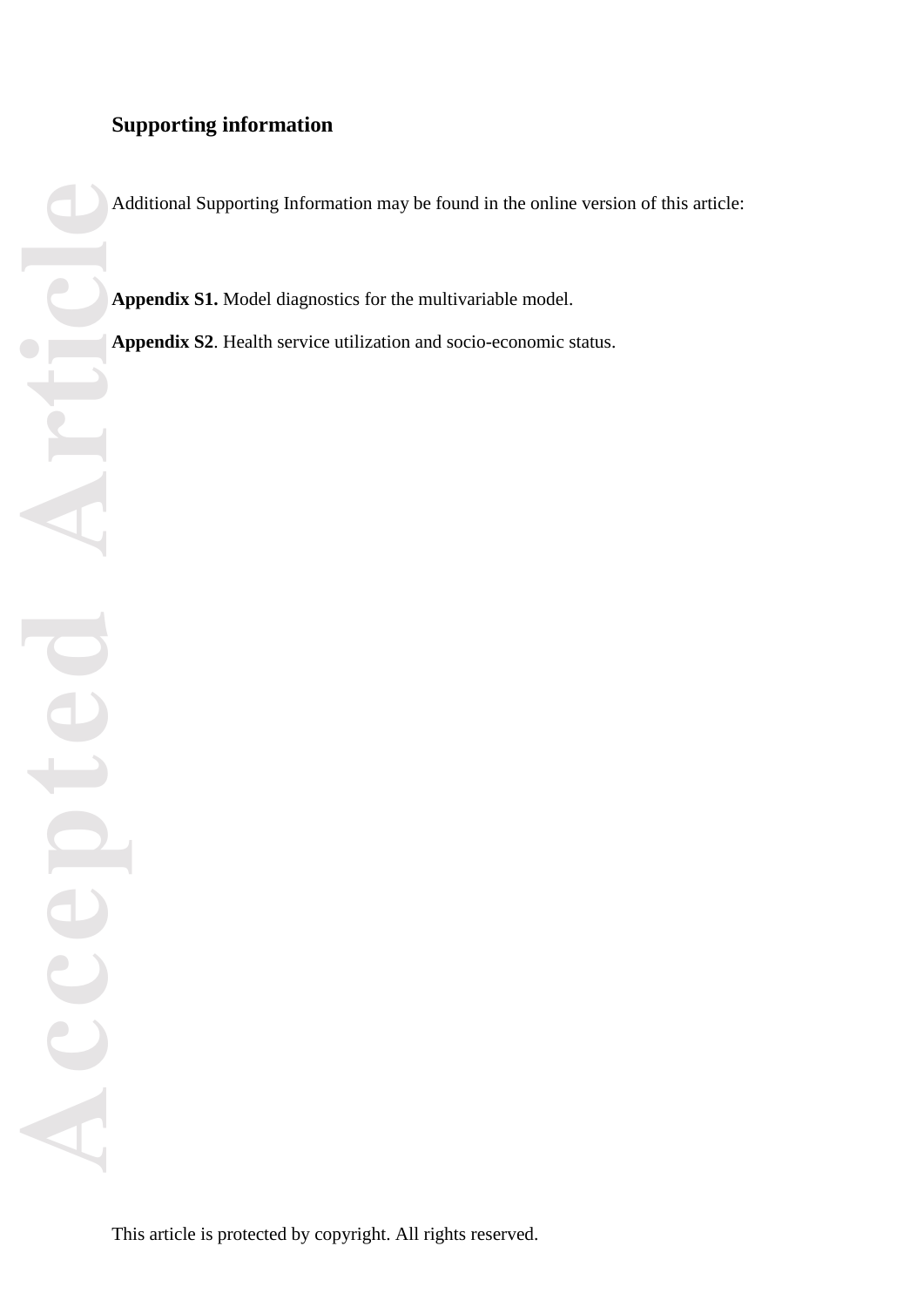#### **Table 1** Characteristics of population by diabetes diagnosis

|                                                                    | <b>General TILDA</b><br>population<br>$(n=7486)$<br>$\%$ | Population with<br>diabetes<br>$(n=621)$<br>$\%$ | $\boldsymbol{P}$ |
|--------------------------------------------------------------------|----------------------------------------------------------|--------------------------------------------------|------------------|
| Women, $n$                                                         | 53                                                       | 42                                               | < 0.001          |
| Age, $n$                                                           |                                                          |                                                  |                  |
| $50 - 64$ years                                                    | 60                                                       | 44                                               |                  |
| $65-74$ years                                                      | 23                                                       | 32                                               |                  |
| $\geq$ 75 years                                                    | 17                                                       | 25                                               | < 0.001          |
| Rural residence, $n$                                               | 44                                                       | 40                                               | 0.12             |
| Married, n                                                         | 66                                                       | 63                                               | 0.11             |
| Education, $n$                                                     |                                                          |                                                  |                  |
| None/primary                                                       | 37                                                       | 50                                               |                  |
| Secondary                                                          | 44                                                       | 37                                               |                  |
| Third level                                                        | 19                                                       | 13                                               | < 0.001          |
| Healthcare cover, $n$                                              |                                                          |                                                  |                  |
| Medical card                                                       | 35                                                       | 50                                               |                  |
| Private health insurance only                                      | 38                                                       | 25                                               |                  |
| Dual cover                                                         | 16                                                       | 19                                               |                  |
| No cover                                                           | 11                                                       | 7                                                | < 0.001          |
| Diabetes-related condition, $n$                                    |                                                          |                                                  |                  |
| Macrovascular                                                      | 8                                                        | 16                                               | < 0.001          |
| Microvascular                                                      |                                                          | 26                                               |                  |
| Other chronic illness <sup><math>\check{h}</math></sup> , <i>n</i> | 47                                                       | 51                                               | 0.07             |
| Self-reported health, $n$                                          |                                                          |                                                  |                  |
| Excellent/very good                                                | 55                                                       | 33                                               |                  |
| Good                                                               | 30                                                       | 32                                               |                  |
| Fair/poor                                                          | 15                                                       | 36                                               | < 0.001          |
| GP visits                                                          |                                                          |                                                  |                  |
| Attended past year, $n$                                            | 87                                                       | 96                                               | < 0.001          |
| Mean (SD) no. visits past year                                     | 3.8(4.1)                                                 | 5.8(5.1)                                         | < 0.001          |
| Outpatient department                                              |                                                          |                                                  |                  |
| Attended past year, n                                              | 39                                                       | 61                                               | < 0.001          |
| Mean (SD) no. visits past year                                     | 1.1(2.1)                                                 | 2.2(2.7)                                         | < 0.001          |
| Hospital admissions                                                |                                                          |                                                  |                  |
| Admitted in past year, $n$                                         | 12                                                       | 20                                               | < 0.001          |
| Mean (SD) no. admissions past year                                 | 0.2(0.6)                                                 | 0.3(0.08)                                        | < 0.001          |
| A&E attendance                                                     |                                                          |                                                  |                  |
| Attended in past year, $n$                                         | 15                                                       | 21                                               | < 0.001          |
| Mean (SD) no. visits past year                                     | 0.2(0.7)                                                 | 0.3(0.8)                                         | 0.01             |
| Access to ancillary state service, $n$                             |                                                          |                                                  |                  |
| Dietitian                                                          | 0.6                                                      | 11                                               | < 0.001          |
| Chiropody services                                                 | 4                                                        | 16                                               | < 0.001          |
| Optician                                                           | 12                                                       | 21                                               | < 0.001          |
| Public health/community nurse                                      | 6                                                        | 12                                               | < 0.001          |
| Psychology/counselling services                                    | 0.8                                                      | 1.2                                              | 0.40             |

\*Lung disease, asthma, arthritis, osteoporosis, cancer, Parkinson's disease and peptic ulcer disease .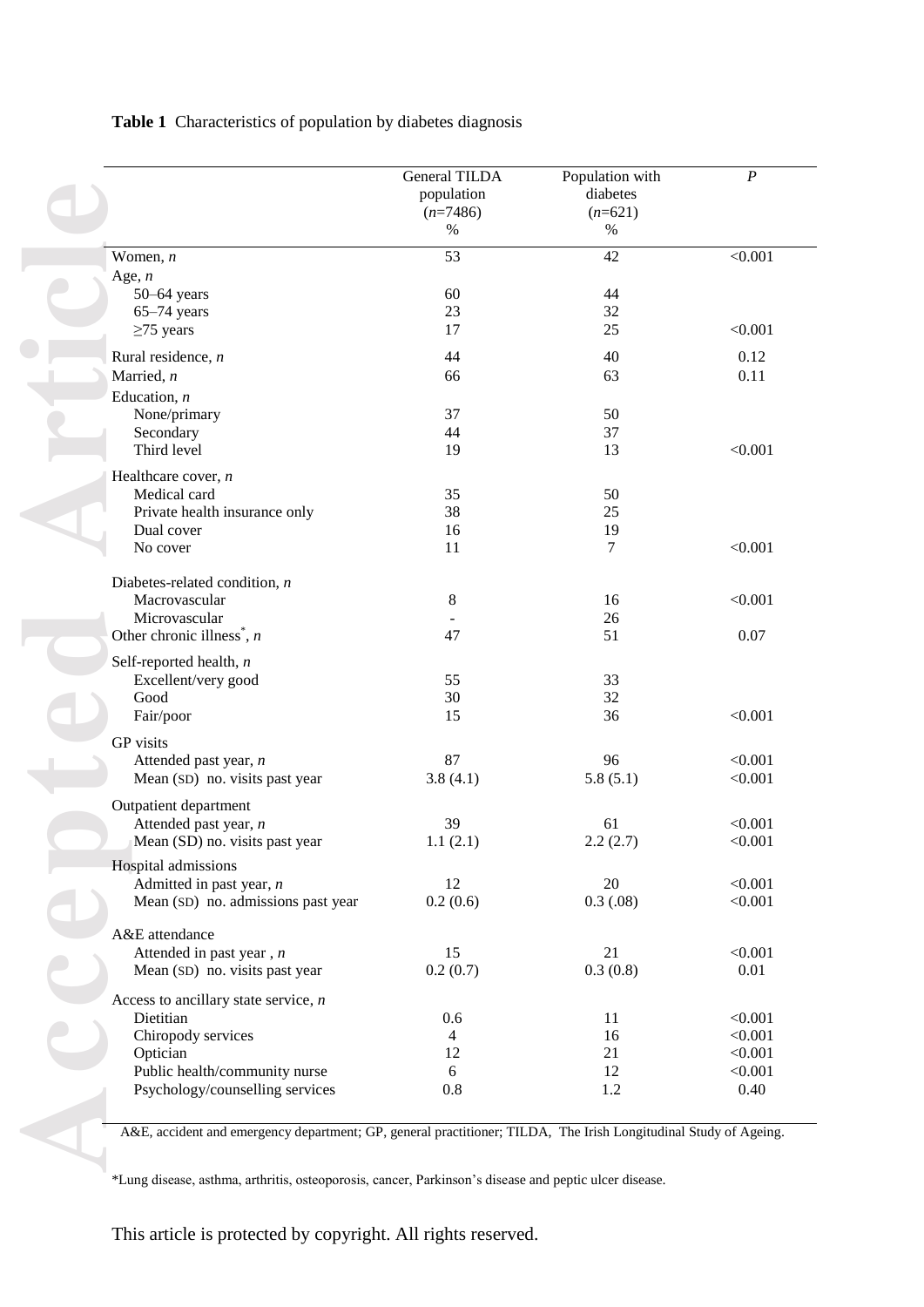**Table 2** Adjusted odds ratios for the association between diabetes diagnosis and ancillary service use in previous 12 -month period

| <b>Ancillary service</b>       | Adjusted odds ratio (95% CI)*                                                                                | $\overline{P}$ |
|--------------------------------|--------------------------------------------------------------------------------------------------------------|----------------|
| Dietitian                      | 19.2(12.4, 29.6)                                                                                             | $\leq 0.001$   |
| Chiropody                      | 4.06(3.00, 5.50)                                                                                             | < 0.001        |
| Optician                       | 1.58(1.27, 1.96)                                                                                             | < 0.001        |
| Public health/community nurse  | 1.57(1.17, 2.10)                                                                                             | 0.003          |
| Psychology/counselling service | 1.47(0.66, 3.27)                                                                                             | 0.34           |
|                                |                                                                                                              |                |
|                                | *Models adjusted for age, gender, marital status, urban/rural location, education, healthcare cover, chronic |                |
| conditions.                    |                                                                                                              |                |
|                                |                                                                                                              |                |
|                                |                                                                                                              |                |
|                                |                                                                                                              |                |
|                                |                                                                                                              |                |
|                                |                                                                                                              |                |
| Œ                              |                                                                                                              |                |
|                                |                                                                                                              |                |
|                                |                                                                                                              |                |
|                                |                                                                                                              |                |
|                                |                                                                                                              |                |
|                                |                                                                                                              |                |
|                                |                                                                                                              |                |
|                                |                                                                                                              |                |
|                                |                                                                                                              |                |
| D                              |                                                                                                              |                |
| L                              |                                                                                                              |                |
|                                |                                                                                                              |                |
|                                |                                                                                                              |                |
|                                |                                                                                                              |                |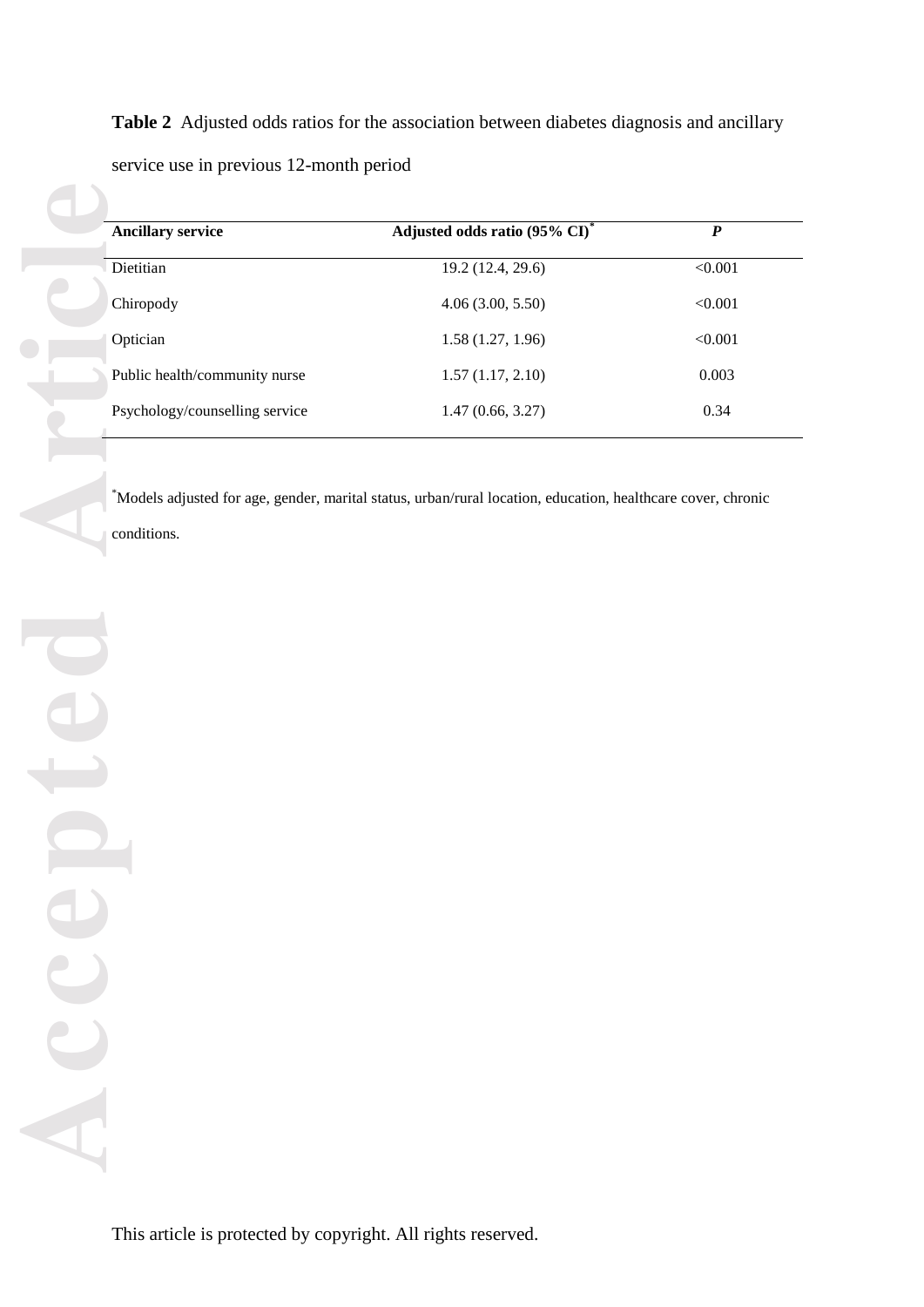|                  |                                                                                                                                                                                                                                                                                           | Model 1: Crude   |                  | Model 2: Predisposing |                     | Model 3: Enabling |                  | Model 4: Need    |
|------------------|-------------------------------------------------------------------------------------------------------------------------------------------------------------------------------------------------------------------------------------------------------------------------------------------|------------------|------------------|-----------------------|---------------------|-------------------|------------------|------------------|
| service          | <b>IRR (95% CI)</b>                                                                                                                                                                                                                                                                       | AME (95% CI)     | IRR (95% CI)     | AME (95% CI)          | <b>IRR (95% CI)</b> | AME (95% CI)      | IRR (95% CI)     | AME (95% CI)     |
| <b>GP</b> visits | 1.53(1.42, 1.64)                                                                                                                                                                                                                                                                          | 1.99(1.58, 2.40) | 1.50(1.38, 1.62) | 1.88(1.45, 2.32)      | 1.38(1.28, 1.49)    | 1.46(1.08, 1.84)  | 1.39(1.29, 1.50) | 1.49(1.10, 1.88) |
|                  | P<0.001                                                                                                                                                                                                                                                                                   | P<0.001          | P<0.001          | P<0.001               | P<0.001             | P<0.001           | P<0.001          | P<0.001          |
| Outpatient       | 1.93(1.73, 2.17)                                                                                                                                                                                                                                                                          | 1.04(0.81, 1.27) | 1.91(1.70, 2.14) | 1.01(0.79, 1.24)      | 1.77(1.58, 1.99)    | 0.87(0.65, 1.08)  | 1.87(1.65, 2.11) | 0.97(0.73, 1.21) |
| department       | P<0.001                                                                                                                                                                                                                                                                                   | P<0.001          | P<0.001          | P<0.001               | P<0.001             | P<0.001           | P<0.001          | P<0.001          |
| Hospital         | 1.68(1.35, 2.09)                                                                                                                                                                                                                                                                          | 0.12(0.06, 0.19) | 1.58(1.26, 1.98) | 0.11(0.04, 0.17)      | 1.49(1.20, 1.85)    | 0.09(0.03, 0.15)  | 1.52(1.21, 1.91) | 0.10(0.03, 0.16) |
| admission        | P<0.001                                                                                                                                                                                                                                                                                   | P<0.001          | P<0.001          | $P=0.001$             | P<0.001             | $P=0.002$         | P<0.001          | $P = 0.002$      |
| A&E              | 1.42(1.15, 1.77)                                                                                                                                                                                                                                                                          | 0.09(0.03, 0.16) | 1.41(1.13, 1.77) | 0.09(0.02, 0.16)      | 1.34(1.07, 1.68)    | 0.08(0.01, 0.14)  | 1.33(1.06, 1.66) | 0.07(0.01, 0.14) |
| attendance       | $P = 0.001$                                                                                                                                                                                                                                                                               | $P = 0.006$      | $P=0.002$        | $P=0.008$             | $P = 0.01$          | $P=0.02$          | $P = 0.01$       | $P=0.03$         |
|                  | Model 1: crude association; Model 2: adjusted for age, gender, marital status; Model 3: adjusted for age, gender, marital status, education, healthcare cover, location; Model 4: adjusted for age,<br>gender, marital status, education, healthcare cover, location, chronic conditions. |                  |                  |                       |                     |                   |                  |                  |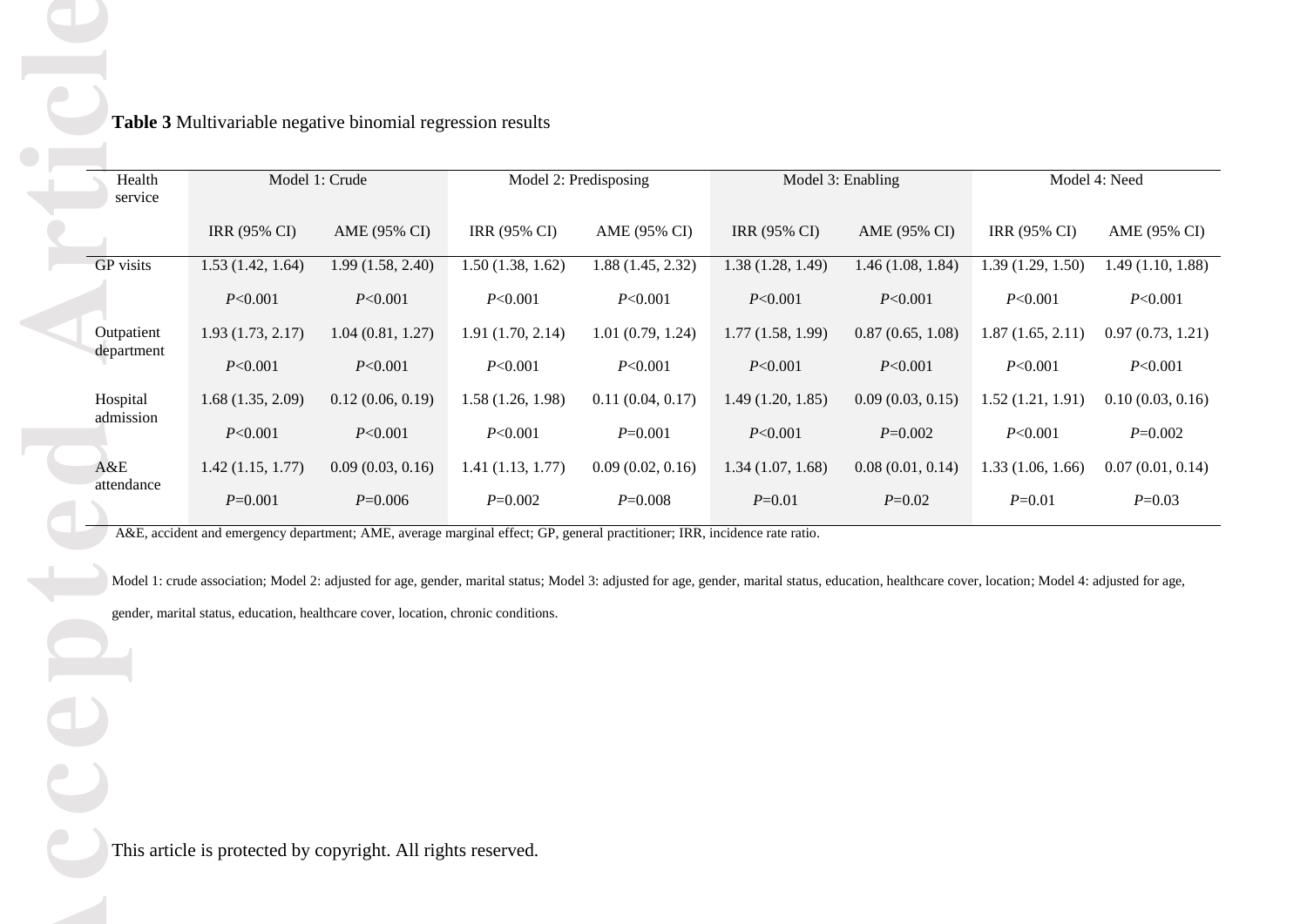| Health service               | Direct costs<br>$(95\% \text{ CI})$ |                                  |  |
|------------------------------|-------------------------------------|----------------------------------|--|
|                              | Euro                                | <b>USD</b>                       |  |
| <b>GP</b> visits             | 8,886,425                           | 10,358,107                       |  |
|                              | $(6,560,448-11,212,403)$            | $(7,645,924-13,069,288)$         |  |
| Outpatient department visits | 18,512,617                          | 21,578,491                       |  |
|                              | $(13,932,175-23,093,058)$           | $(16,239,483-26,917,499)$        |  |
| Hospital admissions          | 60,002,517                          | 69,939,533                       |  |
|                              | $(18,000,755 - 96,004,027)$         | $(20,981,860 - 111,903,253)$     |  |
| A&E attendances              | 1,492,862                           | 1,740,095                        |  |
|                              | $(213, 266 - 2, 985, 725)$          | $(248,585 - 3,480,191)$          |  |
| Total                        | 88,894,421                          | 103,616,226                      |  |
|                              | $(38,706,645-133,295,212)$          | $(45, 116, 852 - 155, 370, 232)$ |  |

#### **Table 4** Total incremental health service costs attributable to diabetes

A&E, accident and emergency department; GP, general practitioner; USD, US dollars.

**Accepted Article** Accepted